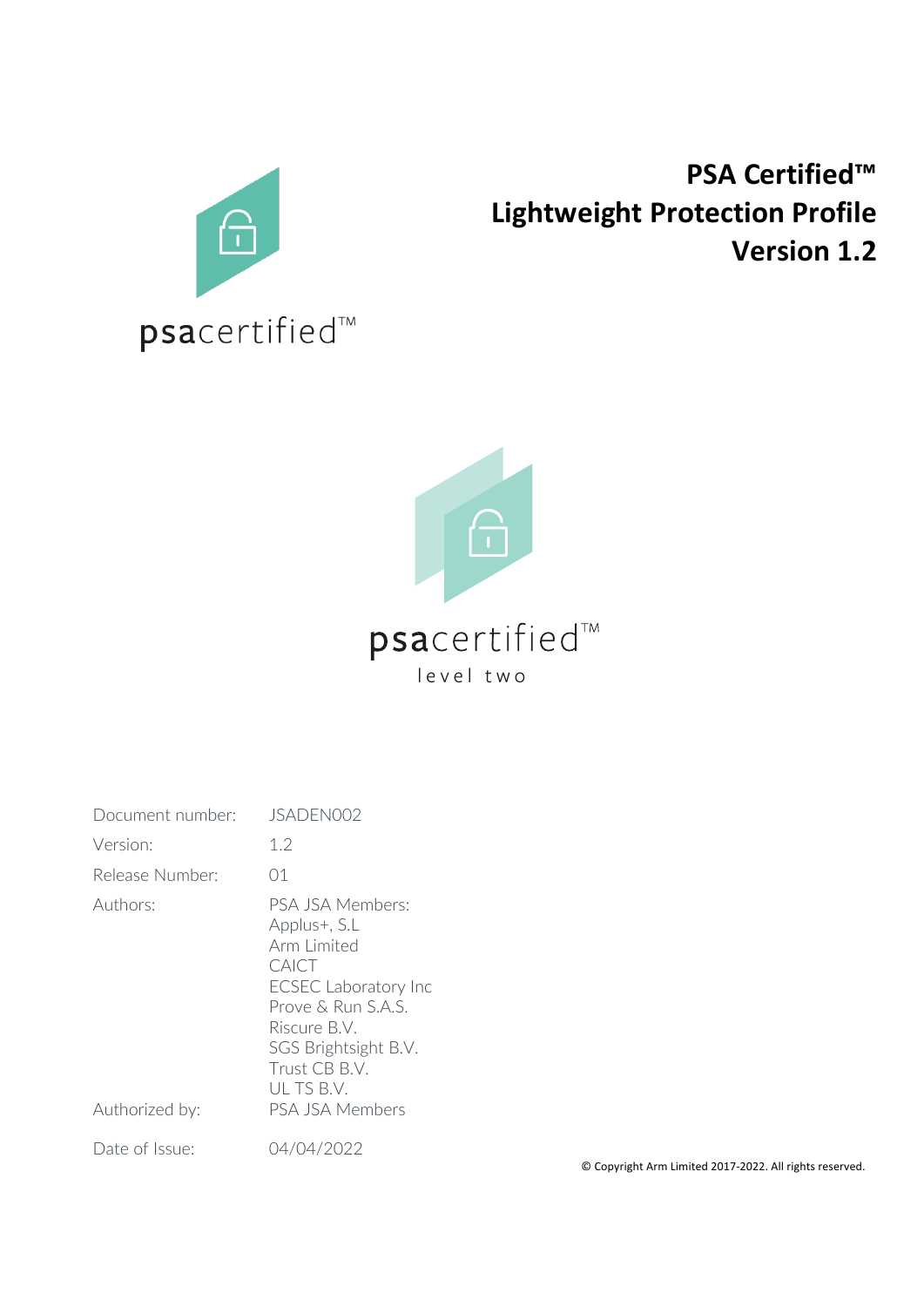## Abstract

PSA Certified is the independent security evaluation scheme for Platform Security Architecture (PSA) based IoT systems. It establishes trust through a multi-level assurance program for chips containing a security component called a Root of Trust (PSA-RoT) that provides trusted functionality to the platform. The multi-level scheme has been designed to help device makers and businesses get the level of security they need for their use case.

PSA Certified Level 2 is a fixed time, test laboratory based, evaluation of the PSA-RoT. It is aimed at IoT devices that need to protect against scalable software attacks. The Level 2 documents include: a Protection Profile (PP) that describes the Target of Evaluation, its assets, the security objectives and security functions that will be evaluated; an Evaluation Methodology (EM) that details how the evaluation will be carried out, and an Attack Methods (AM) document describing the attacks in scope.

Developers submit their PSA-RoT to an approved test laboratory, listed on **www.psacertified.org**, for Level 2 evaluation and receive an Evaluation Technical Report. If the PSA-RoT is assessed as passing and approved by the independent Certification Body, a digital certificate will be issued on the PSA Certified website.

#### **Keywords**

PSA Certified Level 2, Certification, IoT, Platform Security Architecture, Questionnaire, PSA, Security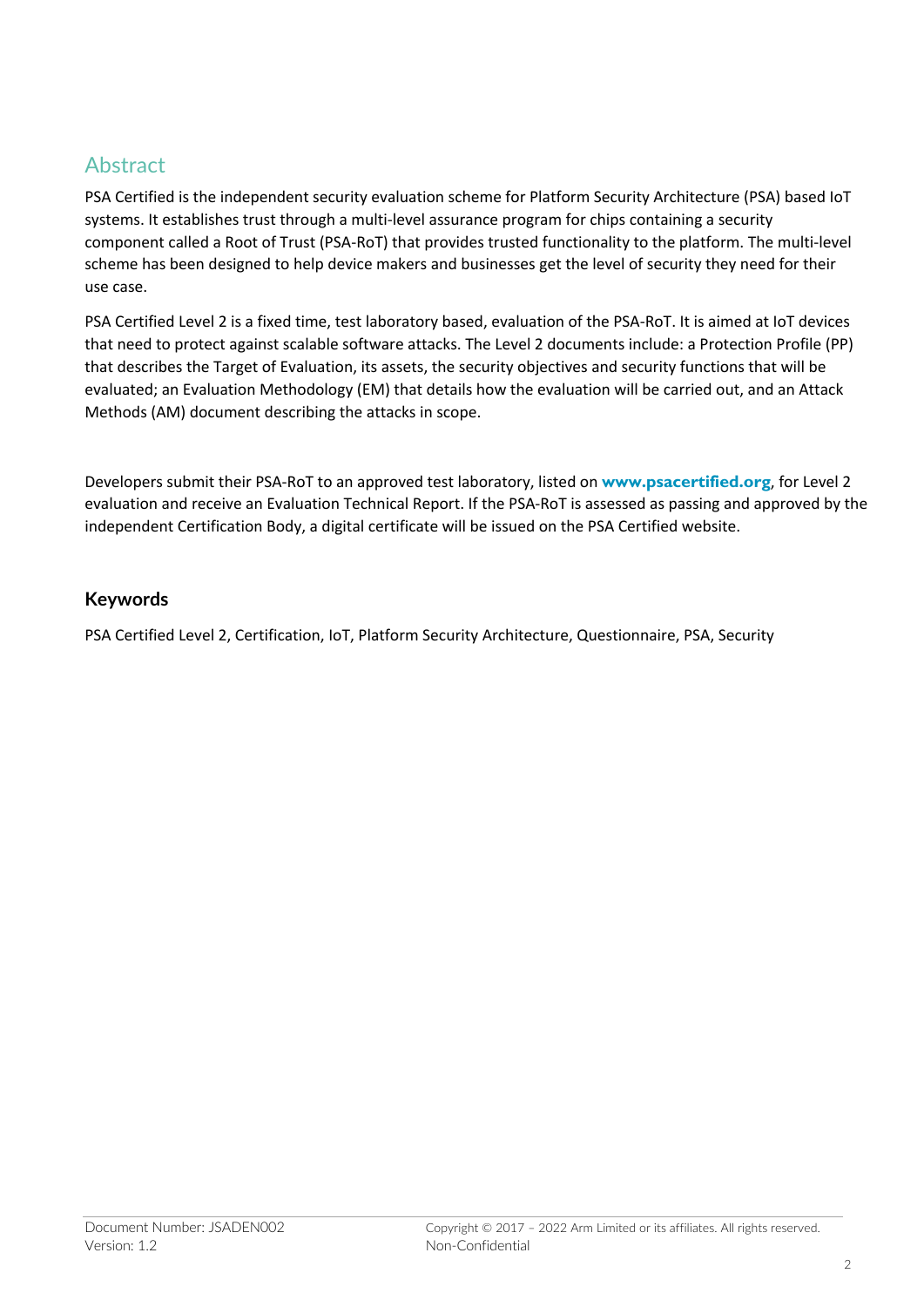Copyright ©2017-2022 Arm Limited or its affiliates. All rights reserved. The copyright statement reflects the fact that some draft issues of this document have been released, to a limited circulation.

#### Non-Confidential Proprietary Notice

This document is protected by copyright and other related rights and the practice or implementation of the information contained in this document may be protected by one or more patents or pending patent applications. No part of this document may be reproduced in any form by any means without the express prior written permission of Arm. No license, express or implied, by estoppel or otherwise to any intellectual property rights is granted by this document unless specifically stated.

Your access to the information in this document is conditional upon your acceptance that you will not use or permit others to use the information for the purposes of determining whether implementations infringe any third-party patents.

THIS DOCUMENT IS PROVIDED "AS IS". ARM PROVIDES NO REPRESENTATIONS AND NO WARRANTIES, EXPRESS, IMPLIED OR STATUTORY, INCLUDING, WITHOUT LIMITATION, THE IMPLIED WARRANTIES OF MERCHANTABILITY, SATISFACTORY QUALITY, NON-INFRINGEMENT OR FITNESS FOR A PARTICULAR PURPOSE WITH RESPECT TO THE DOCUMENT. For the avoidance of doubt, Arm makes no representation with respect to, and has undertaken no analysis to identify or understand the scope and content of, patents, copyrights, trade secrets, or other rights.

This document may include technical inaccuracies or typographical errors.

TO THE EXTENT NOT PROHIBITED BY LAW, IN NO EVENT WILL ARM BE LIABLE FOR ANY DAMAGES, INCLUDING WITHOUT LIMITATION ANY DIRECT, INDIRECT, SPECIAL, INCIDENTAL, PUNITIVE, OR CONSEQUENTIAL DAMAGES, HOWEVER CAUSED AND REGARDLESS OF THE THEORY OF LIABILITY, ARISING OUT OF ANY USE OF THIS DOCUMENT, EVEN IF ARM HAS BEEN ADVISED OF THE POSSIBILITY OF SUCH DAMAGES.

This document consists solely of commercial items. You shall be responsible for ensuring that any use, duplication or disclosure of this document complies fully with any relevant export laws and regulations to assure that this document or any portion thereof is not exported, directly or indirectly, in violation of such export laws. Use of the word "partner" in reference to Arm's customers is not intended to create or refer to any partnership relationship with any other company. Arm may make changes to this document at any time and without notice.

If any of the provisions contained in these terms conflict with any of the provisions of any click through or signed written agreement covering this document with Arm, then the click through or signed written agreement prevails over and supersedes the conflicting provisions of these terms. This document may be translated into other languages for convenience, and you agree that if there is any conflict between the English version of this document and any translation, the terms of the English version of the Agreement shall prevail.

The Arm corporate logo and words marked with ® or ™ are registered trademarks or trademarks of Arm Limited (or its subsidiaries) in the US and/or elsewhere. All rights reserved. Other brands and names mentioned in this document may be the trademarks of their respective owners. Please follow Arm's trademark usage guidelines at http://www.arm.com/company/policies/trademarks.

Copyright © 2022 Arm Limited (or its affiliates). All rights reserved.

Arm Limited. Company 02557590 registered in England. 110 Fulbourn Road, Cambridge, England CB1 9NJ.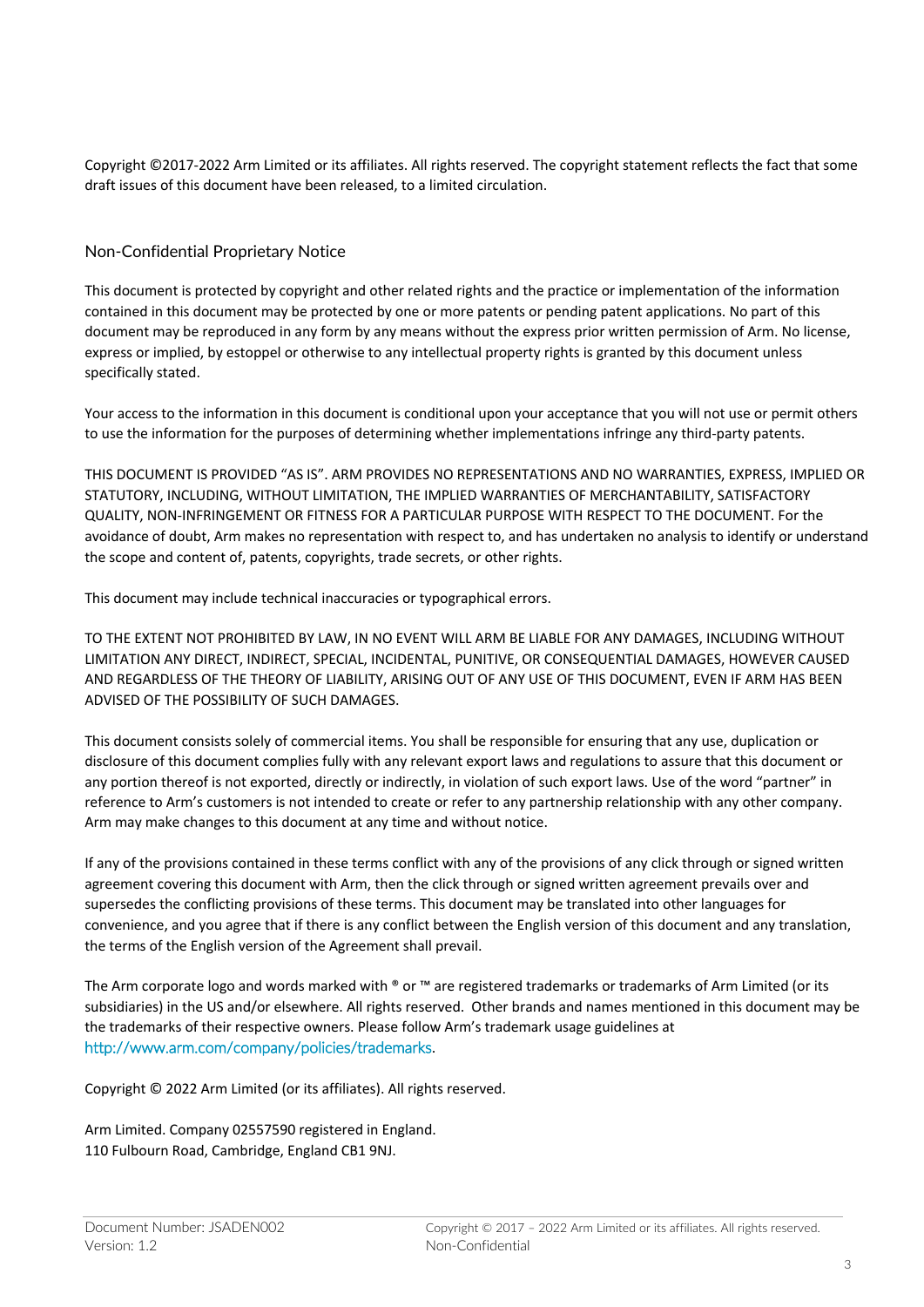## **Contents**

|   |     | <b>Non-Confidential Proprietary Notice</b>    | 3  |
|---|-----|-----------------------------------------------|----|
| 1 |     | <b>About this document</b>                    | 6  |
|   | 1.1 | <b>Current Status and Anticipated Changes</b> | 6  |
|   | 1.2 | <b>Release Information</b>                    | 6  |
|   | 1.3 | <b>References</b>                             | 6  |
|   |     | 1.3.1<br>Normative references                 | 6  |
|   |     | Informative references<br>1.3.2               | 6  |
|   | 1.4 | <b>Terms and Abbreviations</b>                | 7  |
|   | 1.5 | <b>Feedback</b>                               | 8  |
| 2 |     | <b>Introduction</b>                           | 10 |
|   | 2.1 | <b>Document Context</b>                       | 10 |
|   | 2.2 | <b>Targeted Audience</b>                      | 10 |
|   | 2.3 | <b>PSA Certified Level 2 Ready Evaluation</b> | 10 |
|   | 2.4 | <b>PSA Certified Level 2+SE</b>               | 10 |
|   | 2.5 | <b>How to Use this Document</b>               | 11 |
|   | 2.6 | <b>Process for PSA Certified Level 2</b>      | 11 |
|   | 2.7 | <b>Resistance to Attacks</b>                  | 12 |
|   | 2.8 | <b>Product Identification</b>                 | 13 |
|   |     | 2.8.1<br>Contact                              | 13 |
|   |     | 2.8.2<br>Chip Reference                       | 13 |
|   |     | 2.8.3<br>Chip Description                     | 13 |
|   |     | PSA RoT Implementation<br>2.8.4               | 14 |
| 3 |     | <b>TOE Description</b>                        | 15 |
|   | 3.1 | <b>Scope</b>                                  | 15 |
|   |     | 3.1.1<br><b>Major Security Features</b>       | 15 |
|   |     | <b>Operational Environment</b><br>3.1.2       | 16 |
|   | 3.2 | <b>Assumptions</b>                            | 16 |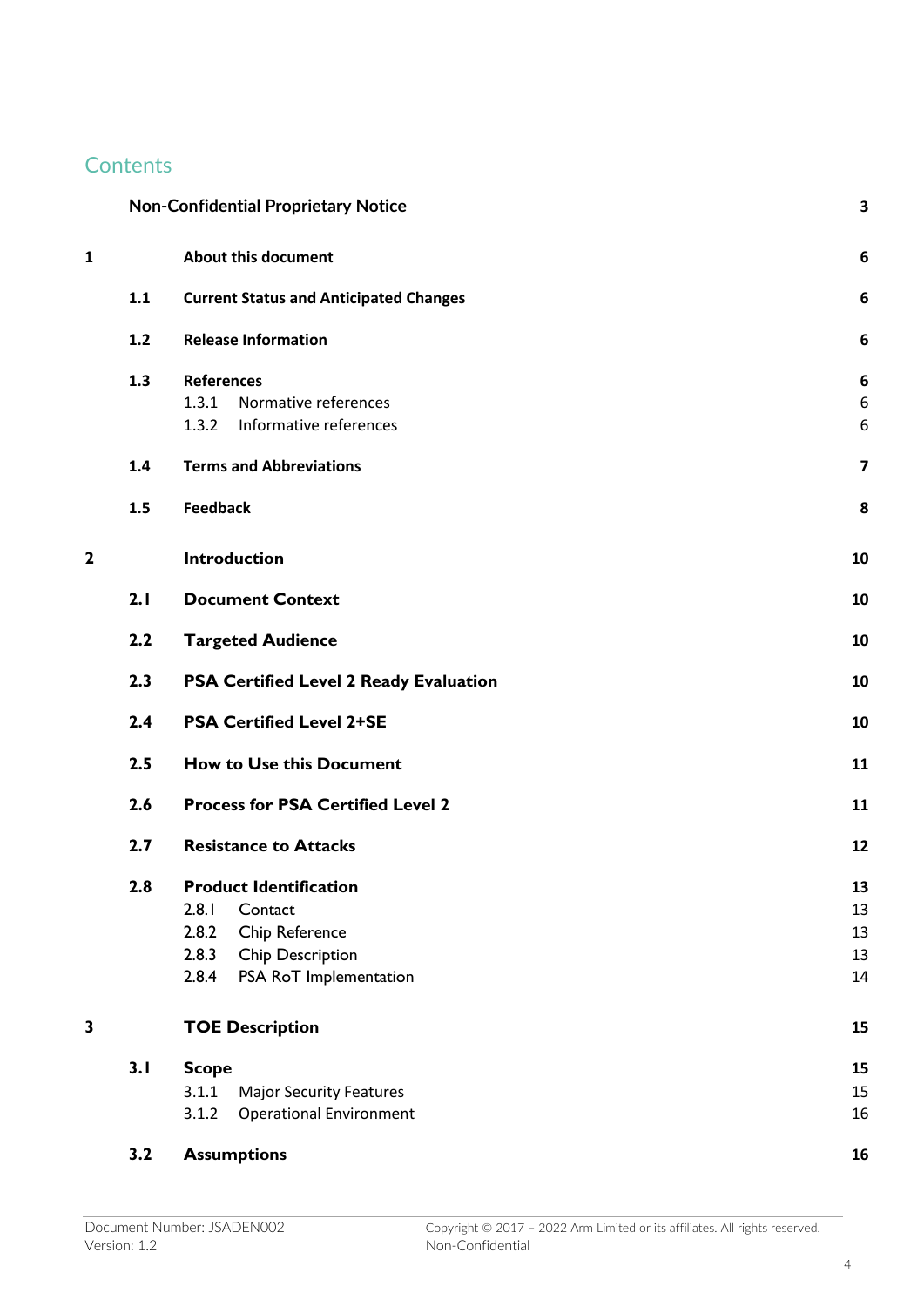| 4 |     | <b>Security Problem Definition</b>                                                                                                                                        | 17                               |
|---|-----|---------------------------------------------------------------------------------------------------------------------------------------------------------------------------|----------------------------------|
|   | 4.1 | <b>Assets</b>                                                                                                                                                             | 17                               |
|   | 4.2 | <b>Threat Agents</b>                                                                                                                                                      | 17                               |
|   | 4.3 | <b>Threats</b><br>4.3.1<br>T.ROGUE CODE<br>4.3.2<br>T.FIRMWARE ABUSE                                                                                                      | 17<br>17<br>17                   |
|   |     | T.UPDATE ABUSE<br>4.3.3<br><b>T.STORAGE</b><br>4.3.4<br>4.3.5<br><b>T.DEBUG</b><br>T.WEAK_CRYPTO<br>4.3.6<br><b>T.IMPERSONATION</b><br>4.3.7<br>4.3.8<br>T.ILLEGAL_ACCESS | 17<br>17<br>17<br>18<br>18<br>18 |
| 5 |     | <b>Security Functions</b>                                                                                                                                                 | 19                               |
|   | 5.1 | <b>F.INITIALIZATION</b>                                                                                                                                                   | 19                               |
|   | 5.2 | <b>F.SOFTWARE_ISOLATION</b>                                                                                                                                               | 19                               |
|   | 5.3 | <b>F.SECURE_STORAGE</b>                                                                                                                                                   | 19                               |
|   | 5.4 | F.FIRMWARE_UPDATE                                                                                                                                                         | 20                               |
|   | 5.5 | <b>F.SECURE_STATE</b>                                                                                                                                                     | 20                               |
|   | 5.6 | <b>F.CRYPTO</b>                                                                                                                                                           | 20                               |
|   | 5.7 | <b>F.ATTESTATION</b>                                                                                                                                                      | 20                               |
|   | 5.8 | <b>F.AUDIT</b>                                                                                                                                                            | 21                               |
|   | 5.9 | <b>F.DEBUG</b>                                                                                                                                                            | 21                               |
|   |     | <b>Appendix A: Developer Evidence</b>                                                                                                                                     | 22                               |
|   |     | <b>Appendix B: Reference Lifecycle</b>                                                                                                                                    | 23                               |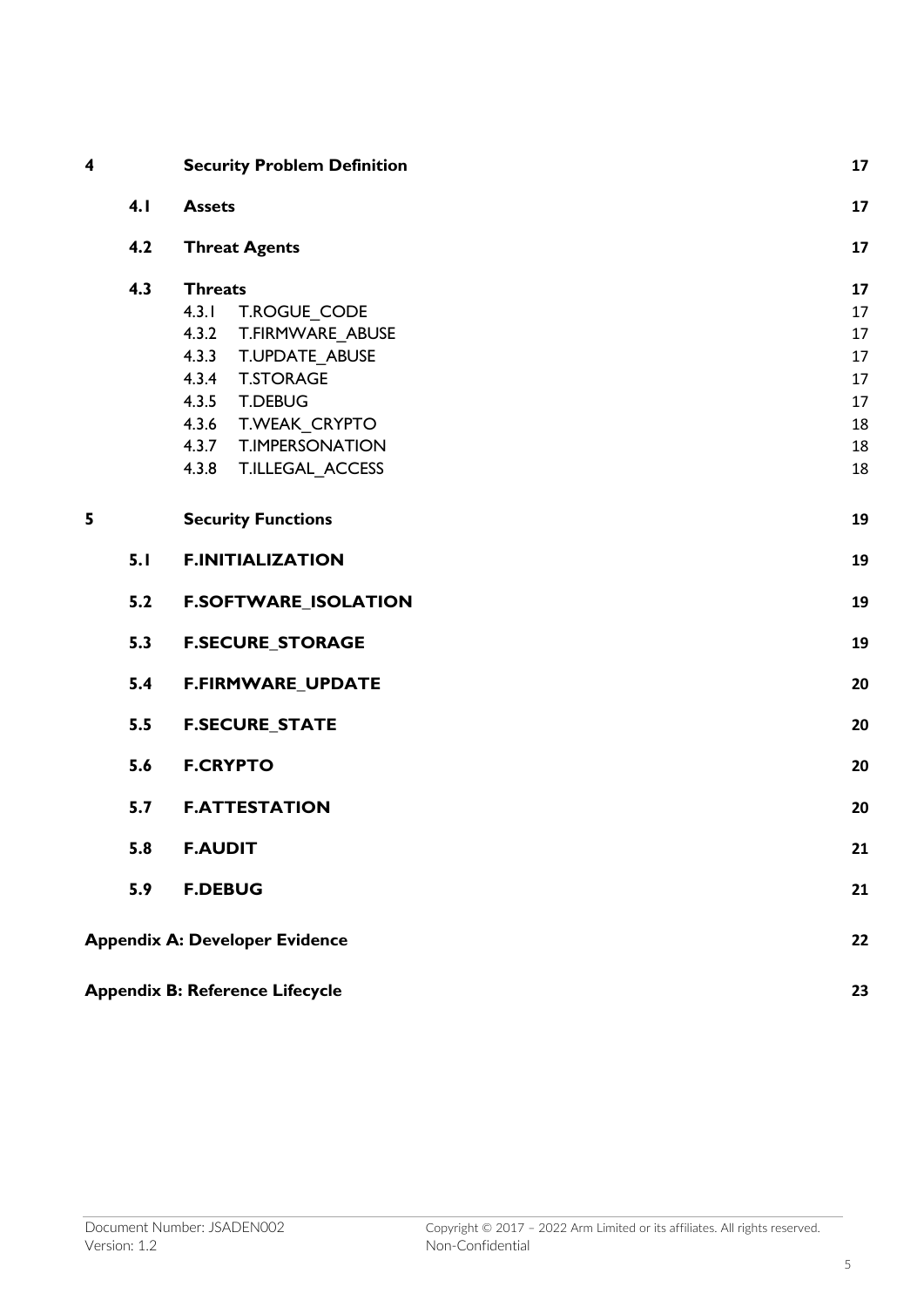# **1 About this document**

### 1.1 Current Status and Anticipated Changes

#### Current Status: Final

## 1.2 Release Information

The change history table lists the changes that have been made to this document.

| Date       | Version | Confidentiality  | Change                                                                                          |
|------------|---------|------------------|-------------------------------------------------------------------------------------------------|
| 04/04/2022 | 1.2     | Non-confidential | Clarification of definitions and update of TOE figure.<br>Addition of L <sub>2</sub> +SE level. |
| 18/02/2020 | 1.1     | Non-confidential | Clarifications for PSA L2 Ready and new template                                                |
| 25/09/2019 | 1.0     | Non-confidential | Initial version, approved by JSA members                                                        |

### 1.3 References

This document refers to the following informative documents.

#### 1.3.1 Normative references

| Ref        | Doc No    | Author(s)      | Title                                                                                                                                            |
|------------|-----------|----------------|--------------------------------------------------------------------------------------------------------------------------------------------------|
| [PSA-EM]   | ISADEN003 | <b>PSA ISA</b> | PSA Certified: Evaluation Methodology                                                                                                            |
| $[PSA-L1]$ | JSADEN001 | <b>PSA ISA</b> | PSA Certified: Level 1 Questionnaire                                                                                                             |
| [PSA-AM]   | JSADEN004 | <b>PSA ISA</b> | PSA Certified: Attack Method                                                                                                                     |
| [PSA-Comp] |           | <b>PSA ISA</b> | PSA Certified Security Evaluation for RoT Components<br>https://www.psacertified.org/getting-certified/ip-<br>provider/rot-component-evaluation/ |

| 1.3.2 Informative references |               |           |                                                                                         |
|------------------------------|---------------|-----------|-----------------------------------------------------------------------------------------|
| Ref                          | Doc No        | Author(s) | Title                                                                                   |
| [PSA-FF]                     | ARM DEN 0063A | ARM       | ARM® Platform Security Architecture, Firmware<br>Framework and RoT Services - M-profile |
| [PSA-SM]                     | ARM DEN 0079  | ARM       | PSA: Device Security Model                                                              |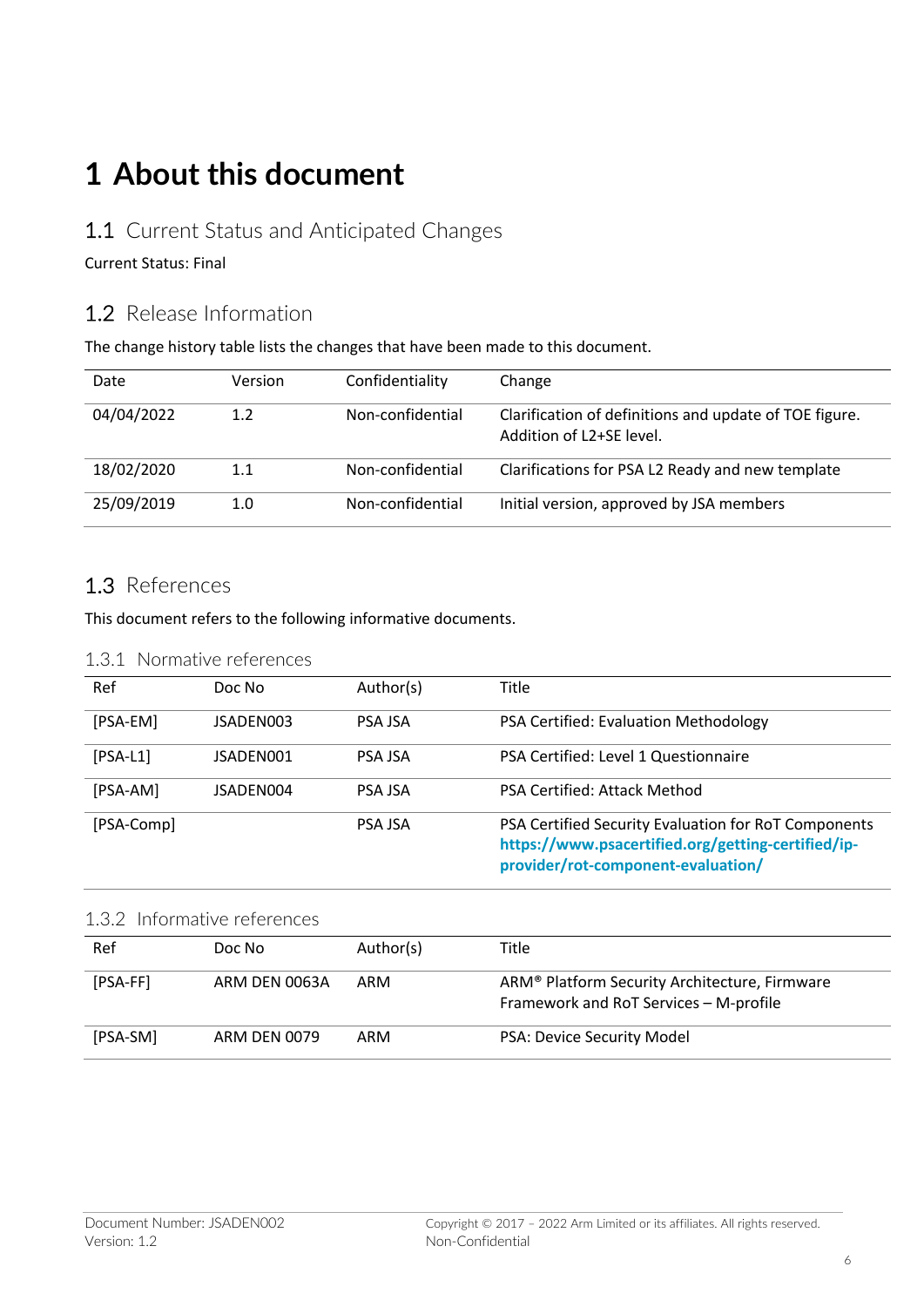## 1.4 Terms and Abbreviations

This document uses the following terms and abbreviations

| <b>Term</b>                                               | <b>Meaning</b>                                                                                                                                                                                                                                                                                  |
|-----------------------------------------------------------|-------------------------------------------------------------------------------------------------------------------------------------------------------------------------------------------------------------------------------------------------------------------------------------------------|
| <b>Application Firmware</b>                               | The main application firmware for the platform, typically comprising a<br>System software and application tasks. PSA provides no isolation services<br>for this firmware, although the System software may make use of available<br>hardware support to provide internal isolation of operation |
| <b>Application Root of Trust</b><br>Service(s)            | Application specific security service(s) that are not defined by PSA. Such<br>services execute in the Secure Processing Environment and are required to<br>be in Secure Partitions. They are termed Application Root-of-Trust (ARoT)<br>services.                                               |
| <b>Application Specific Software</b>                      | Software that provides the functionality required of the specific device.<br>This software runs in the Non-Secure Processing Environment, making use<br>of the System Software, Application RoT Services and PSA-RoT Services.                                                                  |
| <b>Evaluation Laboratory</b>                              | Laboratory or facility that performs the technical review of questionnaires<br>submitted for PSA Certified Level 1. The list of evaluation laboratories<br>participating to PSA Certified can be found on www.psacertified.org                                                                  |
| Hardware Unique Key (HUK)                                 | Secret and unique to the device symmetric key that must not be accessible<br>outside the PSA Root of Trust.                                                                                                                                                                                     |
| <b>Immutable Platform Root of</b><br><b>Trust</b>         | The minimal set of hardware, firmware and data of the PSA-RoT, which is<br>inherently trusted because it cannot be modified following manufacture.<br>There is no software at a deeper level that can verify that it as authentic<br>and unmodified.                                            |
| <b>JTAG</b>                                               | Joint Test Action Group                                                                                                                                                                                                                                                                         |
| <b>Non-secure Processing</b><br><b>Environment (NSPE)</b> | The processing environment that executes the non-secure System Software<br>and Application Specific Software. PSA requires the NSPE to be isolated<br>from the SPE. Isolation between partitions within the NSPE is not required<br>by PSA though is encouraged where supported.                |
| <b>Partition</b>                                          | The logical boundary of a software entity with intended interaction only via<br>defined interfaces, but not necessarily isolated from software in other<br>partitions. Note that both the NSPE and SPE may host partitions.                                                                     |
| <b>PSA</b>                                                | <b>Platform Security Architecture</b>                                                                                                                                                                                                                                                           |
| <b>PSA Certification Body</b>                             | The entity that receives applications for PSA security certification, issues<br>certificates, maintains the security certification scheme, and ensures<br>consistency across all the evaluation laboratories.                                                                                   |
| <b>PSA Functional API Certification</b>                   | Functional certification confirms that the device implements the PSA<br>Functional APIs correctly by passing the PSA Functional certification test<br>suites.                                                                                                                                   |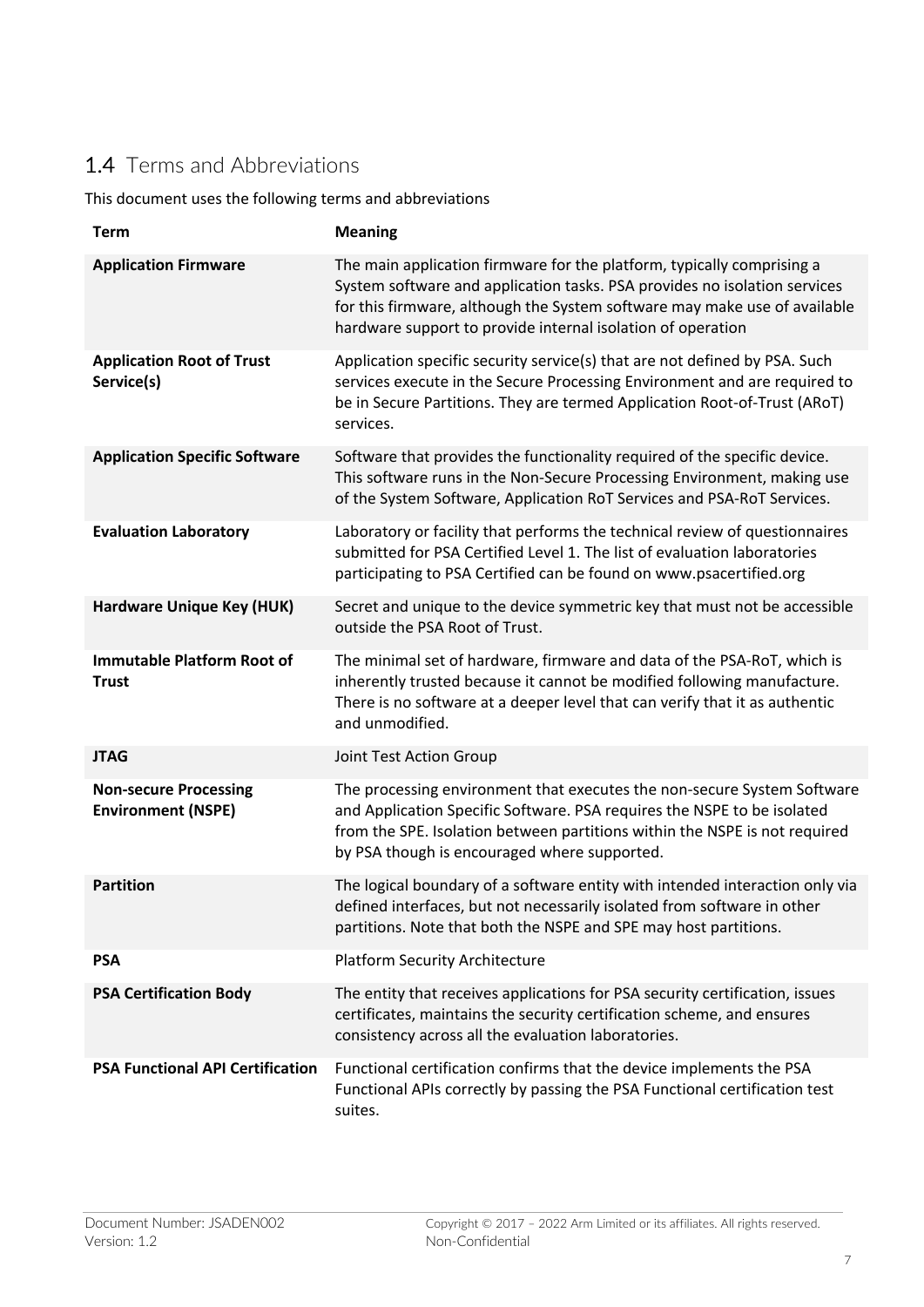| <b>PSA Functional APIs</b>                         | PSA defined Application Programming Interfaces on which security services<br>can be built. APIs defined so far include Crypto, Secure Storage and<br>Attestation.                                                                                                                                                                               |
|----------------------------------------------------|-------------------------------------------------------------------------------------------------------------------------------------------------------------------------------------------------------------------------------------------------------------------------------------------------------------------------------------------------|
| PSA Root of Trust (PSA-RoT)                        | The PSA defined combination of the Immutable Platform RooT of Trust and<br>the Updateable Platform Root of Trust, and considered to be the most<br>trusted security component on the device. See [PSA-SM].                                                                                                                                      |
| <b>PSA Root of Trust Service</b>                   | PSA defined security services for use by PSA-RoT, Application RoT Service(s)<br>and by the NSPE. Executes in the Secure Processing Environment and may<br>use Trusted Subsystems. This includes the services offered by the PSA<br><b>Functional APIs.</b>                                                                                      |
| <b>Secure Boot</b>                                 | The process of verifying and validating the integrity and authenticity of<br>updateable firmware and software components as a pre-requisite to their<br>execution. This must apply to all the firmware and software in the SPE. It<br>should also apply to the first NSPE image loaded, which may extend the<br>NSPE secure boot chain further. |
| <b>Secure Partition</b>                            | A Partition in the Secure Processing Environment.                                                                                                                                                                                                                                                                                               |
| <b>Secure Partition Manager</b><br>(SPM)           | The part of a PSA implementation that is responsible for isolating software<br>in partitions, managing the execution of software within partitions, and<br>providing IPC between partitions                                                                                                                                                     |
| <b>Secure Processing Environment</b><br>(SPE)      | The processing environment that executes the PSA-RoT, the PSA-RoT<br>Services and any Application RoT Service(s).                                                                                                                                                                                                                               |
| <b>SiP</b>                                         | System in Package                                                                                                                                                                                                                                                                                                                               |
| <b>SoC</b>                                         | System on Chip                                                                                                                                                                                                                                                                                                                                  |
| <b>System Software</b>                             | NSPE software that may comprise an Operating System or some run-time<br>executive, together with any middleware, standard stacks and libraries,<br>chip specific device drivers, etc., but not the application specific software.                                                                                                               |
| <b>Trusted Subsystem</b>                           | A security subsystem that the PSA-RoT relies on for protection of its assets,<br>or that implement some of its services.                                                                                                                                                                                                                        |
| <b>Updateable Platform Root of</b><br><b>Trust</b> | The firmware, software and data of the PSA-RoT that can be securely<br>updated following manufacture.                                                                                                                                                                                                                                           |

## 1.5 Feedback

The PSA JSA Members welcome feedback on its documentation.

If you have comments on the content of this documentation, send an e-mail to psacertified@arm.com. Give:

- The title (PSA Certified Level 2 Lightweight Protection Profile).
- The number (JSADEN-002) and version.
- The page numbers to which your comments apply.
- The rule identifiers to which your comments apply, if applicable.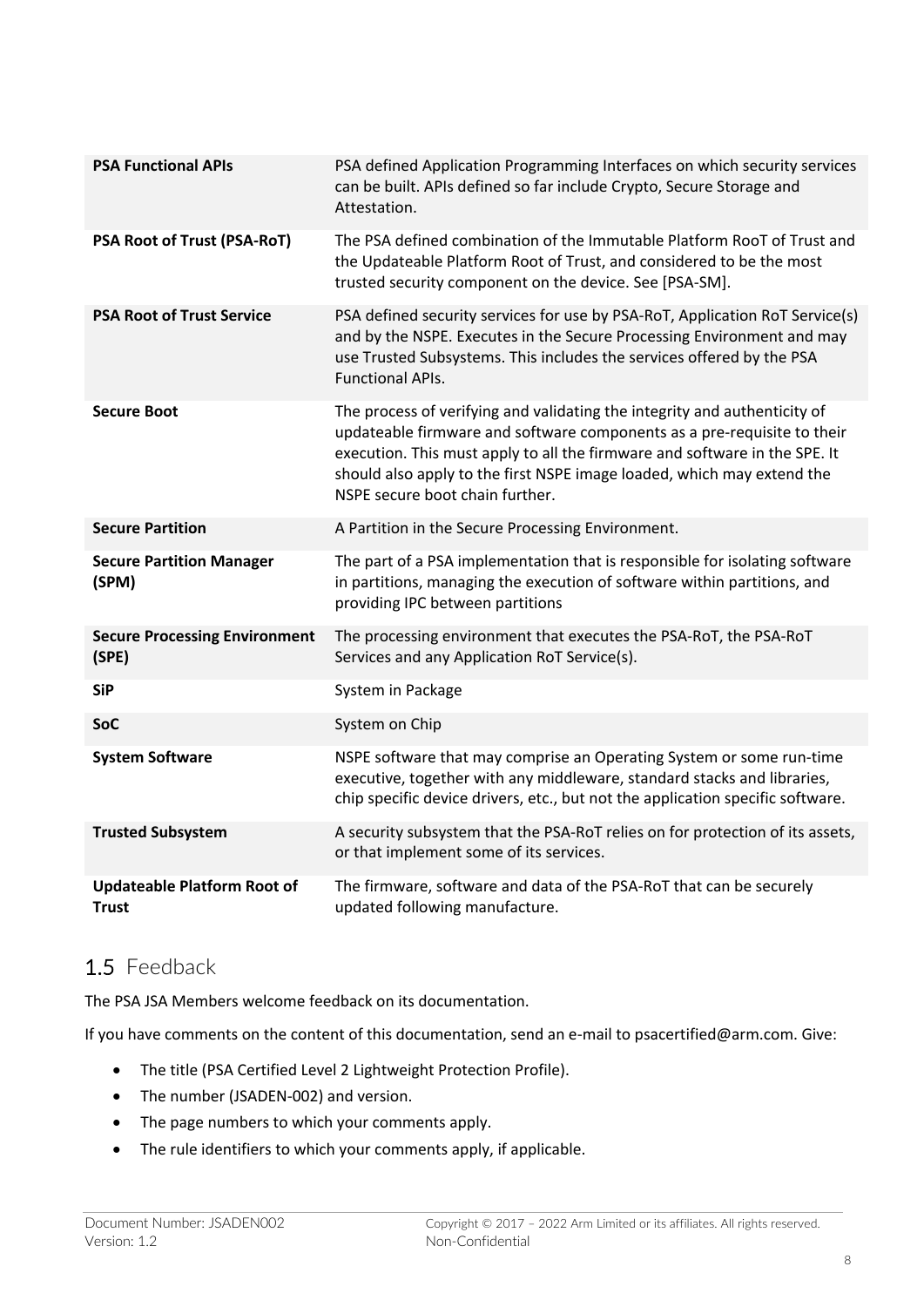• A concise explanation of your comments.

PSA JSA Members also welcome general suggestions for additions and improvements.

#### **Note**

PDFs are tested only in Adobe Acrobat and Acrobat Reader and cannot guarantee the appearance or behaviour of any document when viewed with any other PDF reader.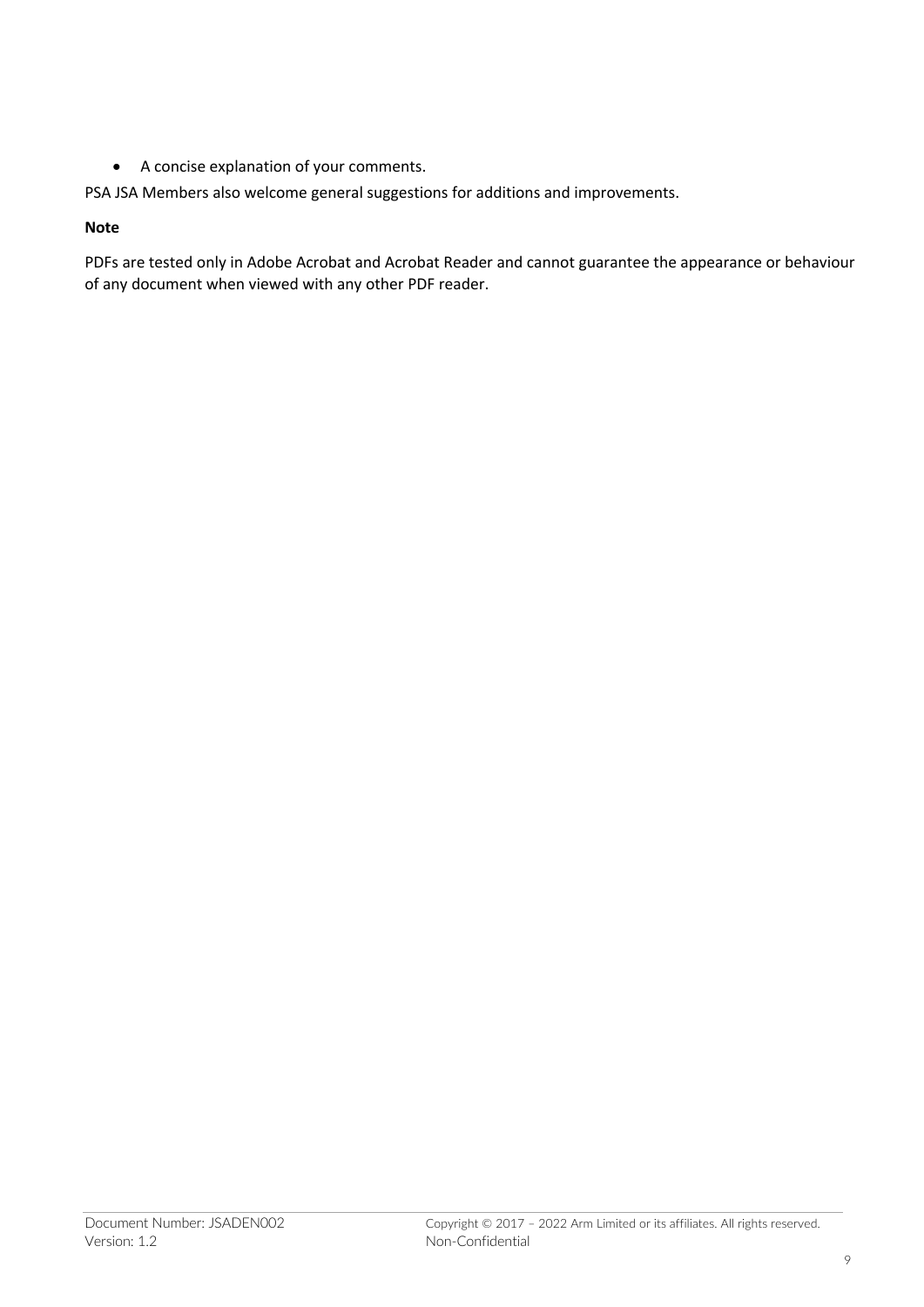# **2 Introduction**

## **2.1** Document Context

PSA defines a common hardware and software security platform, providing a generic security foundation and allowing secure products and features to be developed on top of this platform.

The PSA Certified scheme involves the evaluation by a laboratory of a device against a set of security requirements and, in case of a successful evaluation, the certification by the PSA Certified secretariat of this TOE. The evaluation laboratory examines measures and processes to ensure that a functional TOE is not vulnerable to the identified threats to the levels defined in this document.

The PSA programme recognises that there will be different security requirements and different cost/security trade-offs for different applications and eco-systems. This is reflected in specifications by introducing a range of *assurance levels*.

This document describes PSA Certified Level 2 scheme. It defines the scope and security requirements for the evaluation of a TOE implementing the PSA architecture.

## **2.2** Targeted Audience

This document is directly aimed at:

- Chip Vendors, who develop the chip and the PSA components for the Secure Processing Environment, e.g., integrating Trusted Firmware-M, and SPE Developers.
- Evaluation Laboratories, who perform Level 2 evaluations according to the security requirements set in this document.

It can also be used by OEMs who conceive and develop platforms based on PSA specification in order to assess the robustness level of the security functions they rely on and to develop applications or libraries on top of the platform.

## **2.3** PSA Certified Level 2 Ready Evaluation

The PSA Certified scheme allows for pre-certification evaluation of FPGA or development-based systems, which provide reference designs for ASIC or custom chip, but which may not be able to meet all nine security functions of the protection profile [PSA-PP]. In this case, only the claimed security functions are tested by the Evaluation Laboratory who issues the Evaluation Technical Report. No PSA Certified Level 2 certificate is generated for a Level 2 Ready evaluation, but the Developer can obtain the rights to use a specific "PSA Certified Level 2 Ready" logo and showcase its solution on **www.psacertified.org** .

Such a logo could be used to demonstrate, for example, the benefit of software security assurance offered from an evaluated FPGA based system for development of secure AROTs, RTOS or device while maximizing chances of passing PSA Certified Level 2 certification for future ASIC or custom chips based on the FPGA reference design.

## **2.4** PSA Certified Level 2+SE

The PSA Certified scheme also considers a PSA Certified Level 2 certification where the product architecture, as illustrated in Figure 1, includes a trusted subsystem, typically a Secure Element, that is certified for the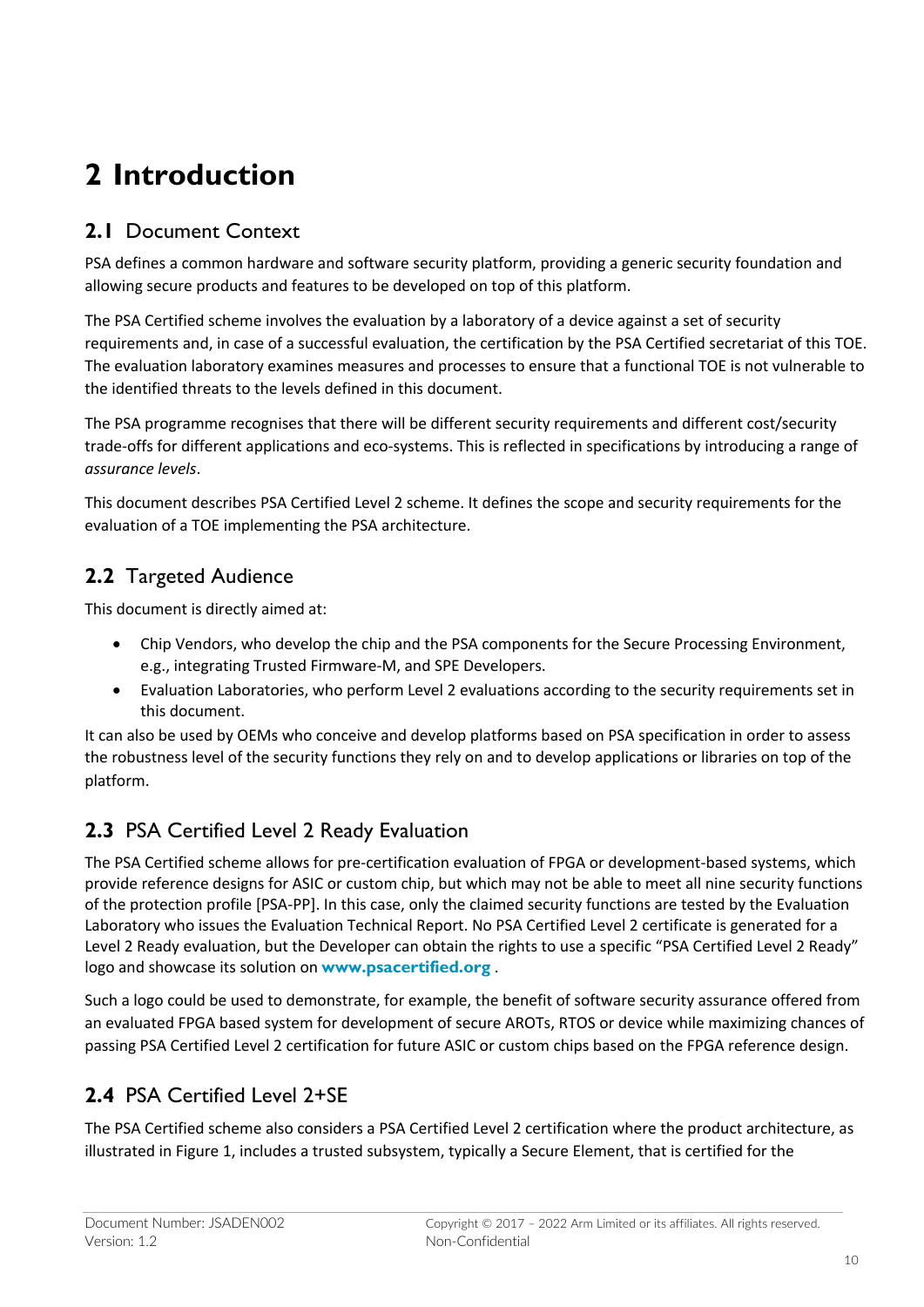considered security functions for protection against hardware attacks and at least at AVA\_VAN.3 (with Common Criteria, PSA Certified Level 3 RoT components [PSA-Comp] or SESIP3).

The Developer can obtain the rights to use a specific "PSA Certified Level 2+SE" logo and showcase its solution on **www.psacertified.org**. Such a logo could be used to demonstrate, for example, the benefit of protection against hardware attacks for the most sensitive assets of the product.

## **2.5** How to Use this Document

This document defines three important aspects of a security evaluation:

- 1. The scope of the evaluation, i.e., the part of the device that will be subject to the evaluation and the context the device and TOE is intended to be used.
- 2. The security problem considered in this scope, i.e., the actual threats on the TOE in its operational context.
- 3. The required security functions in the TOE to mitigate the identified threats.

The Developer (Chip Vendor or SPE Developer) will find here a description of the security functions to be implemented to pass the evaluation and an explanation (the security problem) of why they are required. For the purpose of the evaluation, the Developer will have to derive from this lightweight Protection Profile a lightweight Security Target (ST) that with chip-specific information relevant for the Evaluation Laboratory. He is expected to directly reuse the contents of this documents and fill parts in <orange>

SPE Developer can also apply for evaluation of their code, but they must choose a specific hardware implementation to perform the first evaluation.

The Evaluation Laboratory will use this document as a reference of the security functions required for a PSAcompliant device. For the purpose of the evaluation, he will mainly consider the chip-specific Security Target provided by the Chip Vendor and derived from this PP.

## **2.6** Process for PSA Certified Level 2

The process for certification of devices based on the PSA architecture according to PSA Certified Level 2 (including PSA Certified Level 2+SE) scheme involves the role of a PSA Certification Secretariat. It receives applications for PSA Security certification, issues certificates and updates PSA Certified scheme.

The process is:

- 1. The Chip Vendor designs and implements its chip and PSA root of trust implementation according to the security problem and security functions described in this document. He considers the Attack methods document [PSA-AM] to understand how its chip will be assessed by the Evaluation Laboratory.
- 2. The Chip Vendor submits its chip, which may already be integrated on a device, and related documentation to an Evaluation Laboratory.
- 3. The Evaluation Laboratory performs the security evaluation of the TOE according to PSA Certified Evaluation Methodology [PSA-EM]. The Evaluation Laboratory may ask clarifications from the Chip Vendor.
- 4. If the result of the review by the Evaluation Laboratory is Pass, the Evaluation Laboratory will provide a EAN-13 for the chip or device.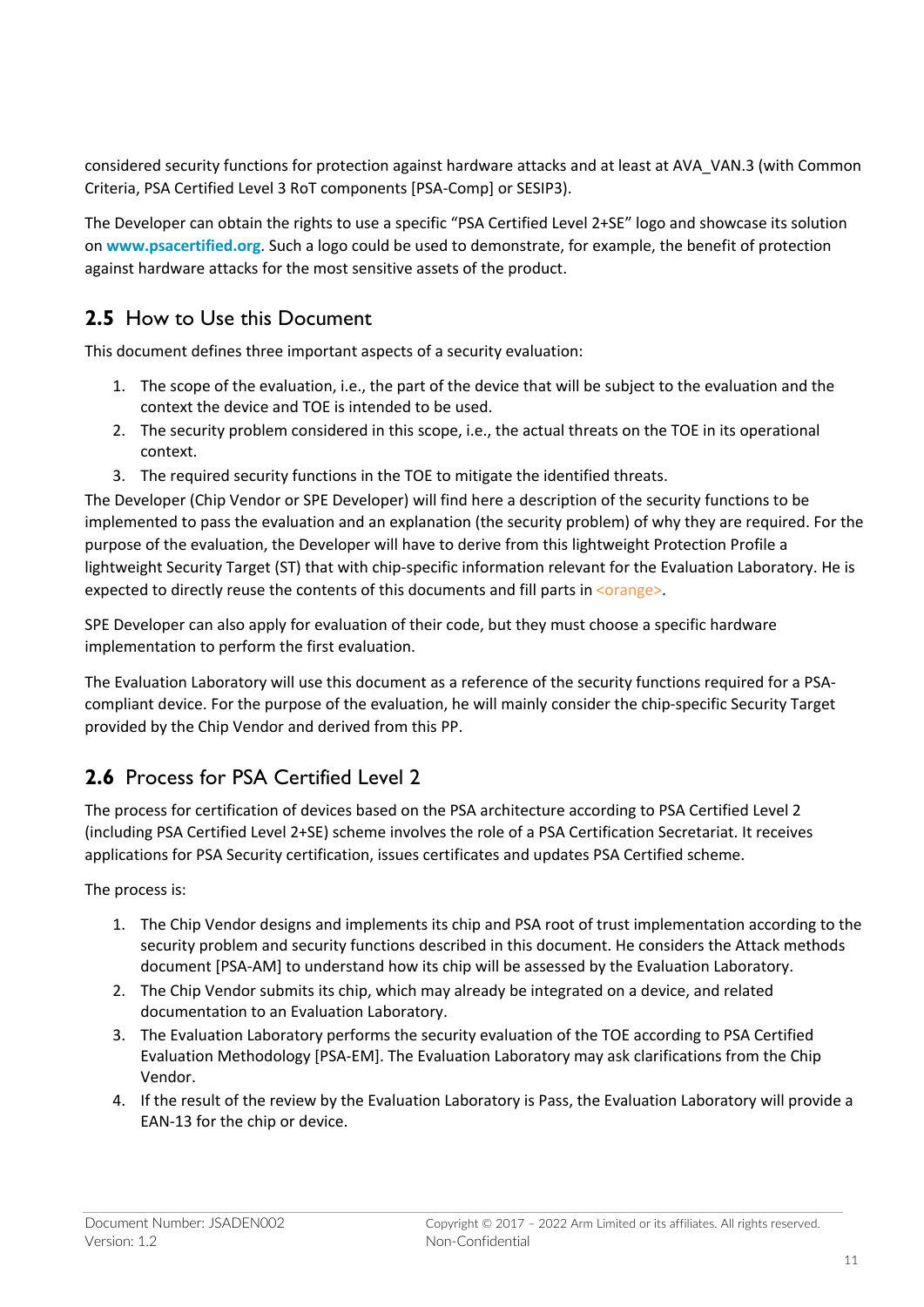5. The PSA Certification Secretariat reviews the Evaluation Technical Report from the Evaluation Laboratory and proceeds to the certification of the TOE. The EAN-13 is published along with device or chip reference on the Secretariat's website.

### **2.7** Resistance to Attacks

PSA certification is designed for IoT devices which will be deployed at scale. To meet PSA Certified Level 2 there shall be no attacks that can be remotely applied to a class of devices. It is not required to protect against physical attacks on an individual device, as it is assumed the attacker will not be able to repeat the attack on sufficient devices before being detected.

Therefore, for the purposes of PSA Level 2 certification, attacks that require physical access for the exploitation phase are excluded. Physical attacks are only considered valid in the identification phase of the attack if they lead to scalable remote attacks (for example revealing a class key shared by all devices).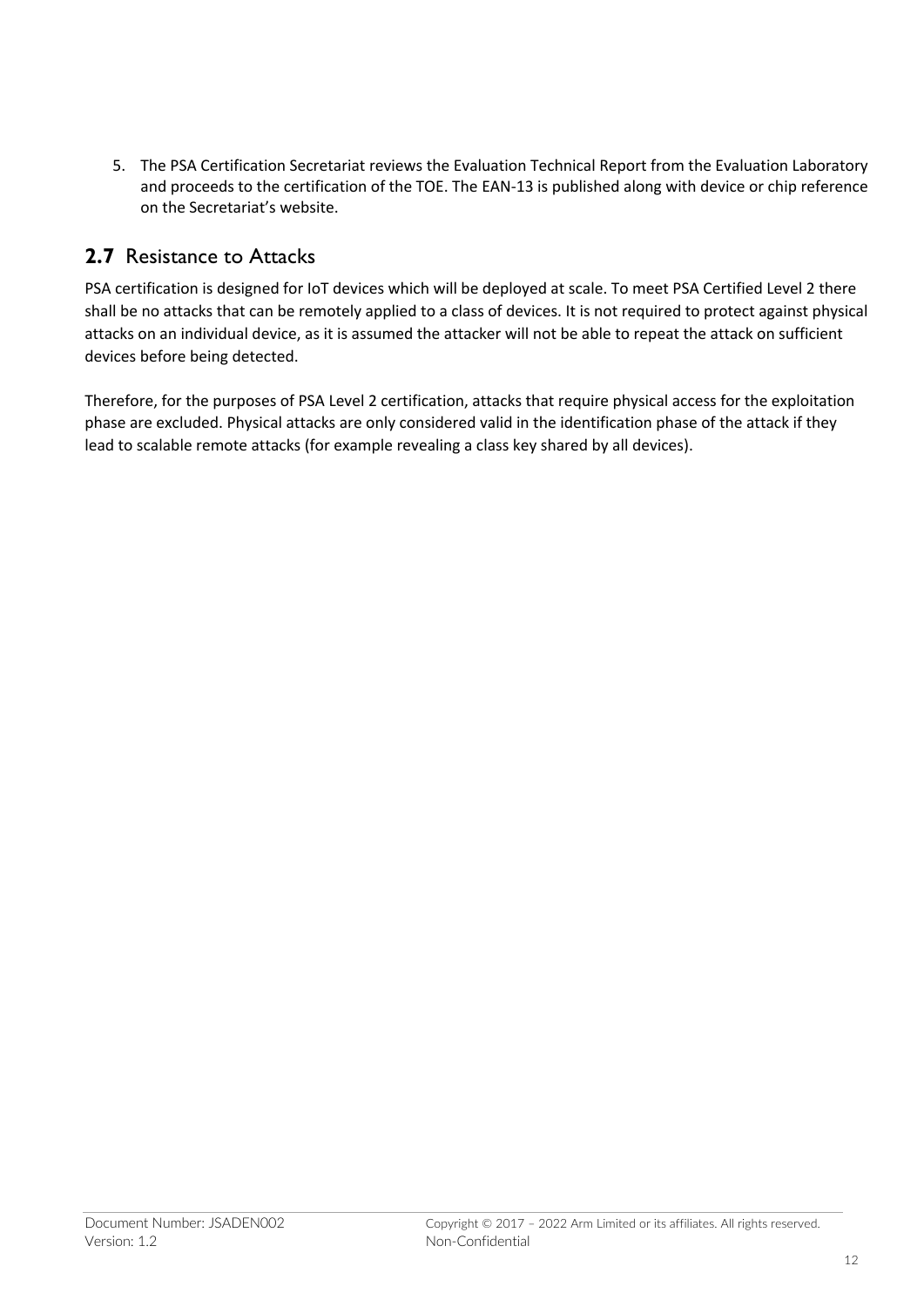## **2.8** Product Identification

For its Security Target, the Chip Vendor shall fill this part with product-related information.

#### 2.8.1 Contact

| <b>Company activity:</b> | (State whether OEM, System software Vendor or Chip Vendor) |
|--------------------------|------------------------------------------------------------|
| <b>Company name:</b>     |                                                            |
| <b>Contact name:</b>     |                                                            |
| <b>Contact title:</b>    |                                                            |
| <b>Contact email:</b>    |                                                            |
| <b>Contact address:</b>  |                                                            |
| <b>Contact phone:</b>    |                                                            |

#### 2.8.2 Chip Reference

| <b>Commercial name:</b>                 | (e.g., Product family)                                                                                                                                                                                                                                                           |
|-----------------------------------------|----------------------------------------------------------------------------------------------------------------------------------------------------------------------------------------------------------------------------------------------------------------------------------|
| Chip part number:                       |                                                                                                                                                                                                                                                                                  |
| <b>Chip version:</b>                    | (e.g., Chip silicon revision)                                                                                                                                                                                                                                                    |
| <b>SPE name:</b>                        | (e.g., Trusted Firmware-M)                                                                                                                                                                                                                                                       |
| <b>SPE</b> version:                     |                                                                                                                                                                                                                                                                                  |
| Chip EAN-13:                            | (If this version of the chip has already passed PSA Certified, specify the EAN-13 of the<br>certificate)                                                                                                                                                                         |
| <b>Chip reference</b><br>documentation: | (If this version of the chip has not yet passed PSA Certified, provide identification of the<br>reference documentation used to fill the questionnaire, such as chip datasheet,<br>detailed fact sheet or reference manual. It may be requested by the Evaluation<br>Laboratory) |
| Vulnerability<br>disclosure policy:     | (If a vulnerability disclosure policy is available for this product, provide the URL it can<br>be retrieved. See Appendix A.3 of [PSA-L1] for more information)                                                                                                                  |

### 2.8.3 Chip Description

| <b>Expected usage:</b>            |                                                                                                                                    |
|-----------------------------------|------------------------------------------------------------------------------------------------------------------------------------|
| Features:                         | (Describe the functional and security features marketed for the product)                                                           |
| <b>Description of</b><br>expected | (Describe if any actors and external resources are required for operation of the<br>product, and the related security assumptions) |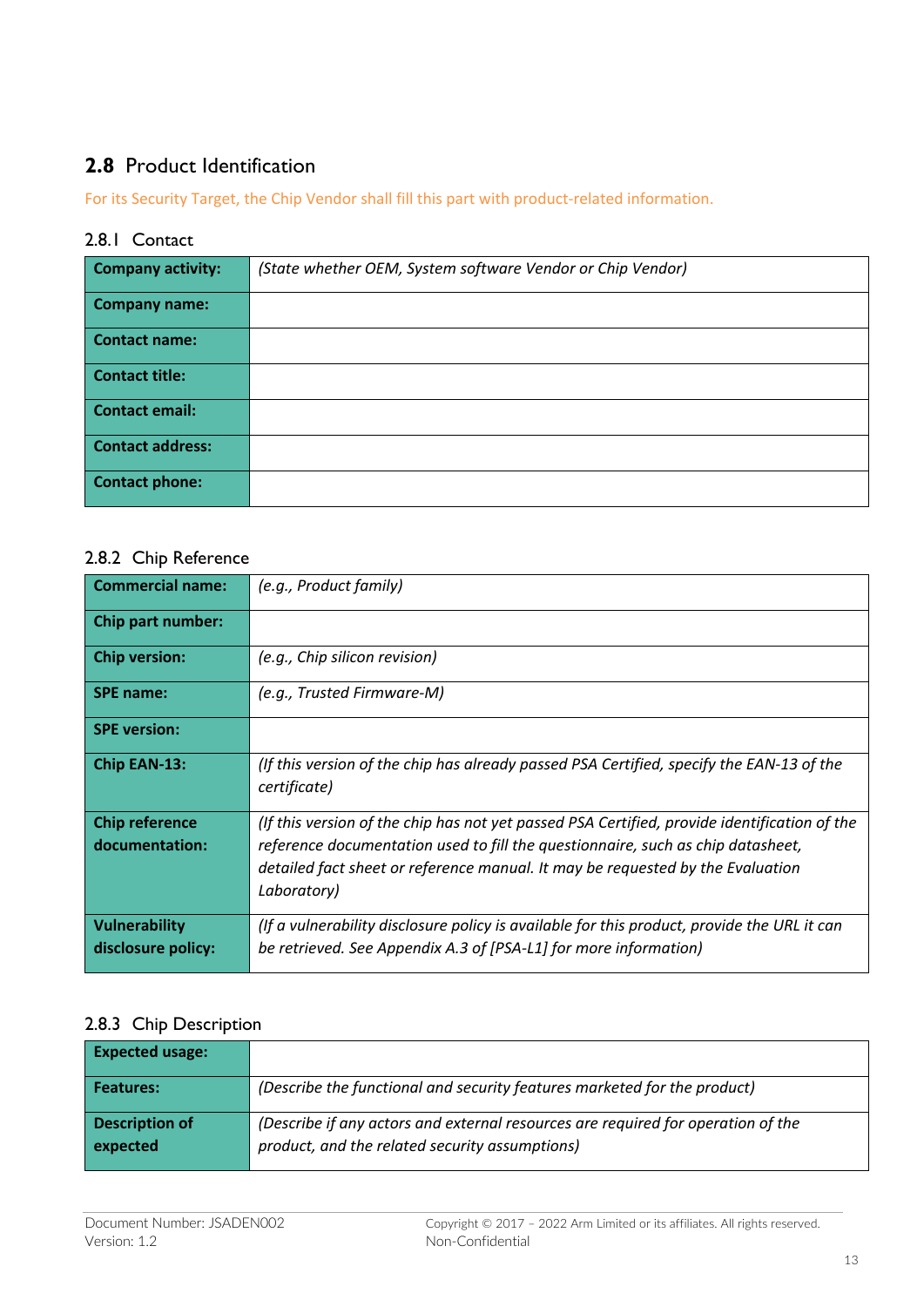|  |  |  | 2.8.4 PSA RoT Implementation |
|--|--|--|------------------------------|
|--|--|--|------------------------------|

| <b>PSA functional API</b>           | (PSA Functional API Certification is optional.                                                                                                                                                                                                                                                                                                                                                                                                                                                                                                                                                     |  |
|-------------------------------------|----------------------------------------------------------------------------------------------------------------------------------------------------------------------------------------------------------------------------------------------------------------------------------------------------------------------------------------------------------------------------------------------------------------------------------------------------------------------------------------------------------------------------------------------------------------------------------------------------|--|
| certified:                          | If PSA API tests have been performed, then provide the output reports to the<br><b>Evaluation Laboratory.)</b>                                                                                                                                                                                                                                                                                                                                                                                                                                                                                     |  |
| <b>Isolation boundary</b><br>level: | (Isolation of the Secure Processing Environment (SPE) from the Non-secure Processing<br>Environment (NSPE) is a mandatory PSA Certified requirement. The PSA Security Model<br>[PSA-SM] defines two incremental isolation boundaries; please indicate if these are<br>deployed:                                                                                                                                                                                                                                                                                                                    |  |
|                                     | The PSA-RoT is isolated from the Application RoT Service(s).<br>$\Box$<br>In addition to PSA-RoT isolation from Application RoT Service(s), Application<br>$\Box$<br>RoT Services are isolated from each other.)                                                                                                                                                                                                                                                                                                                                                                                   |  |
| <b>PSA RoT services:</b>            | (Describe RoT services part of the PSA Root of Trust)                                                                                                                                                                                                                                                                                                                                                                                                                                                                                                                                              |  |
| <b>Trusted subsystem:</b>           | (Identify trusted subsystems relied upon for operation of PSA Root of Trust, such as an<br>on-chip security subsystem or off-chip Secure Element.                                                                                                                                                                                                                                                                                                                                                                                                                                                  |  |
|                                     | Provide trusted subsystems reference, such as related chip name, part number and<br>version, and reference to an existing security certification, such as Common Criteria,<br>FIPS-140 or SESIP, or PSA Certified RoT Component.                                                                                                                                                                                                                                                                                                                                                                   |  |
|                                     | If this existing security certification is not sufficient to cover the trusted subsystems<br>security functions relied upon to establish the PSA Root of Trust, the Vendor can pre-<br>certify these security functions using a PSA Certified Level 2 security certification for<br>RoT components [PSA-Comp] (or a PSA Certified Level 3 security certification for RoT<br>components if the product applies for PSA Certified Level 2+SE certification).<br>Otherwise, these security functions will be evaluated as part of the currently applied<br>PSA Certified Level 2 security evaluation. |  |
|                                     | Describe usage of the trusted subsystems, such as: Cryptographic provider for the<br>Platform Root-of-Trust and Application Root-of-Trust.                                                                                                                                                                                                                                                                                                                                                                                                                                                         |  |
|                                     | Declare 'none' if no trusted subsystem is used.)                                                                                                                                                                                                                                                                                                                                                                                                                                                                                                                                                   |  |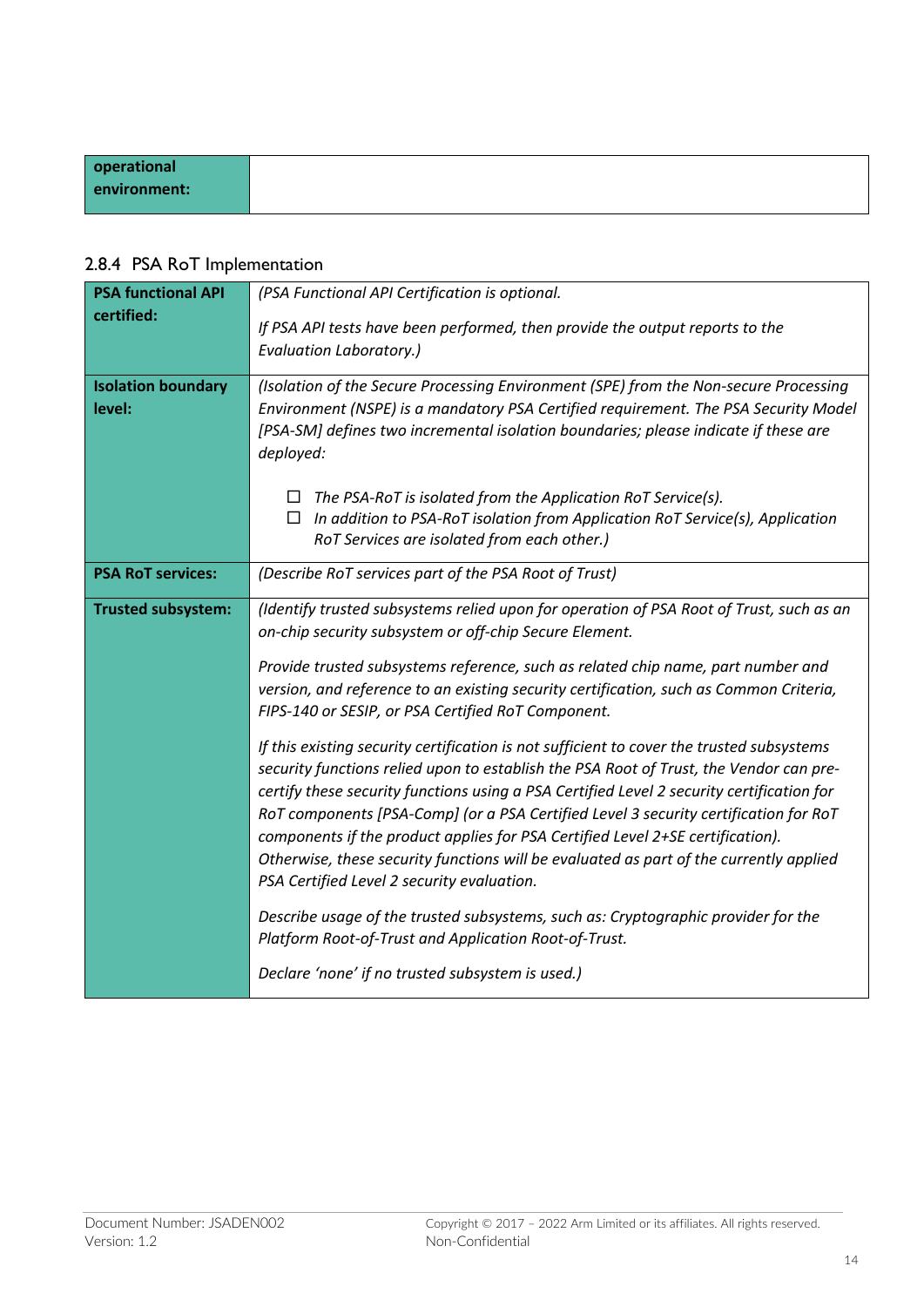# **3 TOE Description**

## **3.1** Scope

The scope for a PSA Certified Level 2 Security evaluation, or Target of Evaluation (TOE), is the combination of the trusted hardware and firmware components implementing a PSA-RoT with the Security Functional Requirements stated in this document. PSA Certified Level 2 scope is identical to PSA Certified Level 3.

The Chip security evaluation scope includes the following Secure Processing Environment PSA-RoT elements, as described in [PSA-SM]:

- Immutable Platform Root of Trust, for example, the Boot ROM, any root parameters, the NSPE/SPE isolation hardware, and any hardware based security lifecycle management and enforcement.
- Updateable Platform Root of Trust, for example, a main bootloader, the code that implements the SPE Partition Management function, the code that implements the PSA defined services such as attestation, secure storage, and cryptography.
- Any Trusted subsystems that the PSA-RoT relies on for protection of its assets, or that implement some of its services.

The TOE scope hardware may be a System-on-Chip or a System-in-Package, possibly supported by board level trusted subsystem components, for example, a Secure Element or Subscriber Identification Module.



**Figure 1: TOE Scope of PSA Certified Level 2**

For its Security Target, the Chip Vendor may provide the high-level HW and SW architecture of its product.

#### 3.1.1 Major Security Features

The PP considers the following features for the purpose of PSA Level 2 security evaluation:

- A Secure Processing Environment (SPE) isolated by hardware mechanisms to protect critical services and related assets from the Non-Secure Processing Environment.
- A Secure Boot process to verify integrity and authenticity of executable code in a chain of trust starting from the Boot ROM. Related certificates are protected in integrity by hardware mechanisms.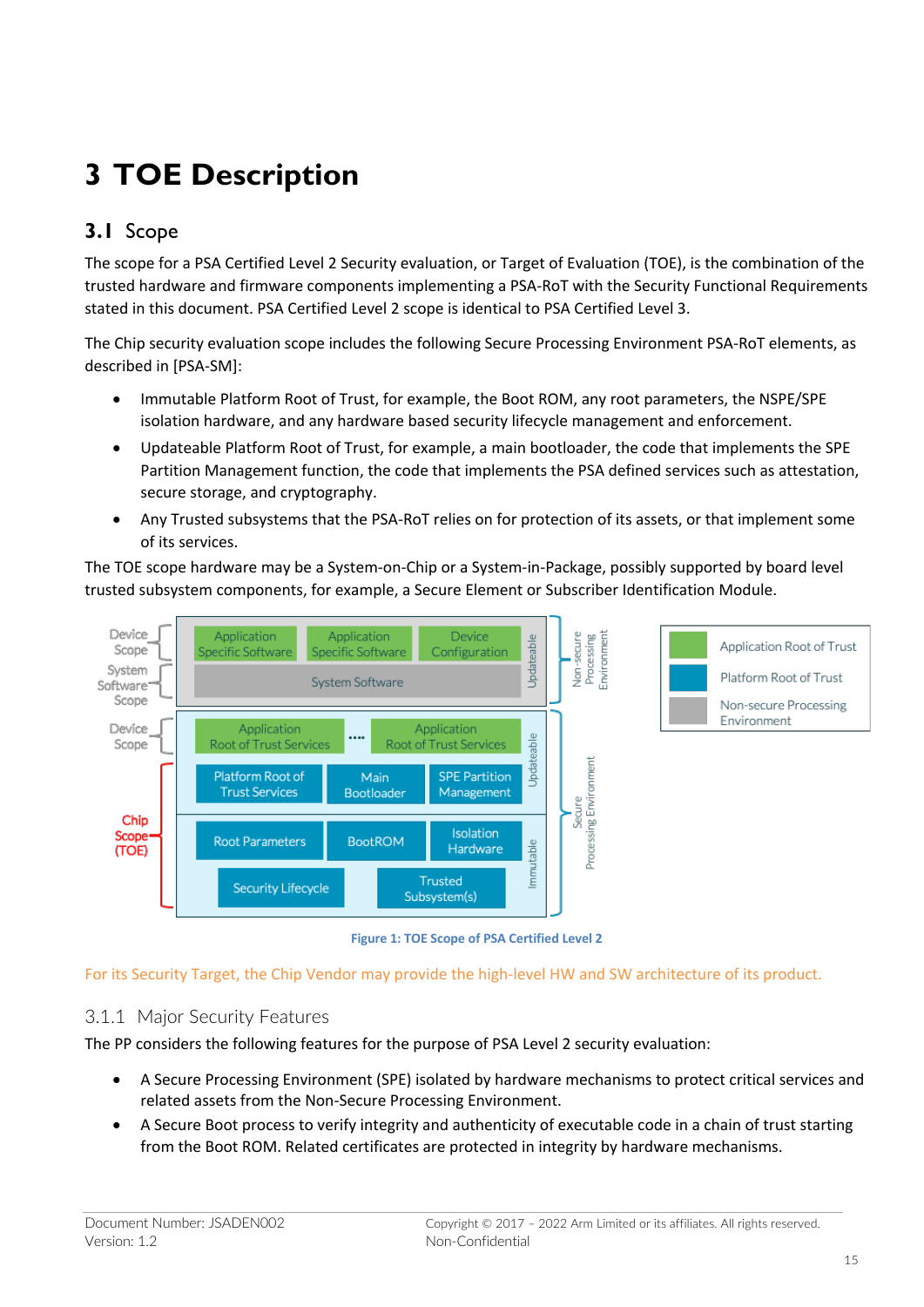- Support for Secure Storage, to protect in integrity and confidentiality sensitive assets for the SPE and related applications. These assets include at least the Hardware Unique Key (HUK), the ROT Public Key (ROTPK), the Attestation key.
- A Security Lifecycle for SPE, to protect the lifecycle state for the device and enforce the transition rules between states.
- Cryptographic functions services for SPE and SPE applications.
- Support for Entity Attestation Token (according to IETF specification).

#### 3.1.2 Operational Environment

The TOE Operational Environment includes:

- Other Applications Root of Trust or other Applications executed in the SPE environment.
- Alternate OS and applications executed in the Non-Secure Processing Environment (NSPE).
- Remote entities (for instance remote servers, administrators, users), in charge of personalizing the TOE, managing firmware update or interacting with the TOE.

The Chip Vendor shall provide a clear description of the operational environment of the TOE for its expected usage.

### **3.2** Assumptions

The following assumptions hold on the operational environment of the TOE:

- Cryptographic keys and certificates outside of the TOE are subject to secure key management procedures.
- Actors in charge of TOE management, for instance for signature of firmware update, are trusted.
- Each TOE has a unique identifier, provisioned during manufacturing.
- Integrity of immutable code is ensured by hardware mechanism such as ROM, or EEPROM or FLASH memory that is locked before device delivery.

For its Security Target, the Chip Vendor may describe additional assumptions on the operational environment of the TOE. This should also be reflected in the user guidance documentation for the TOE.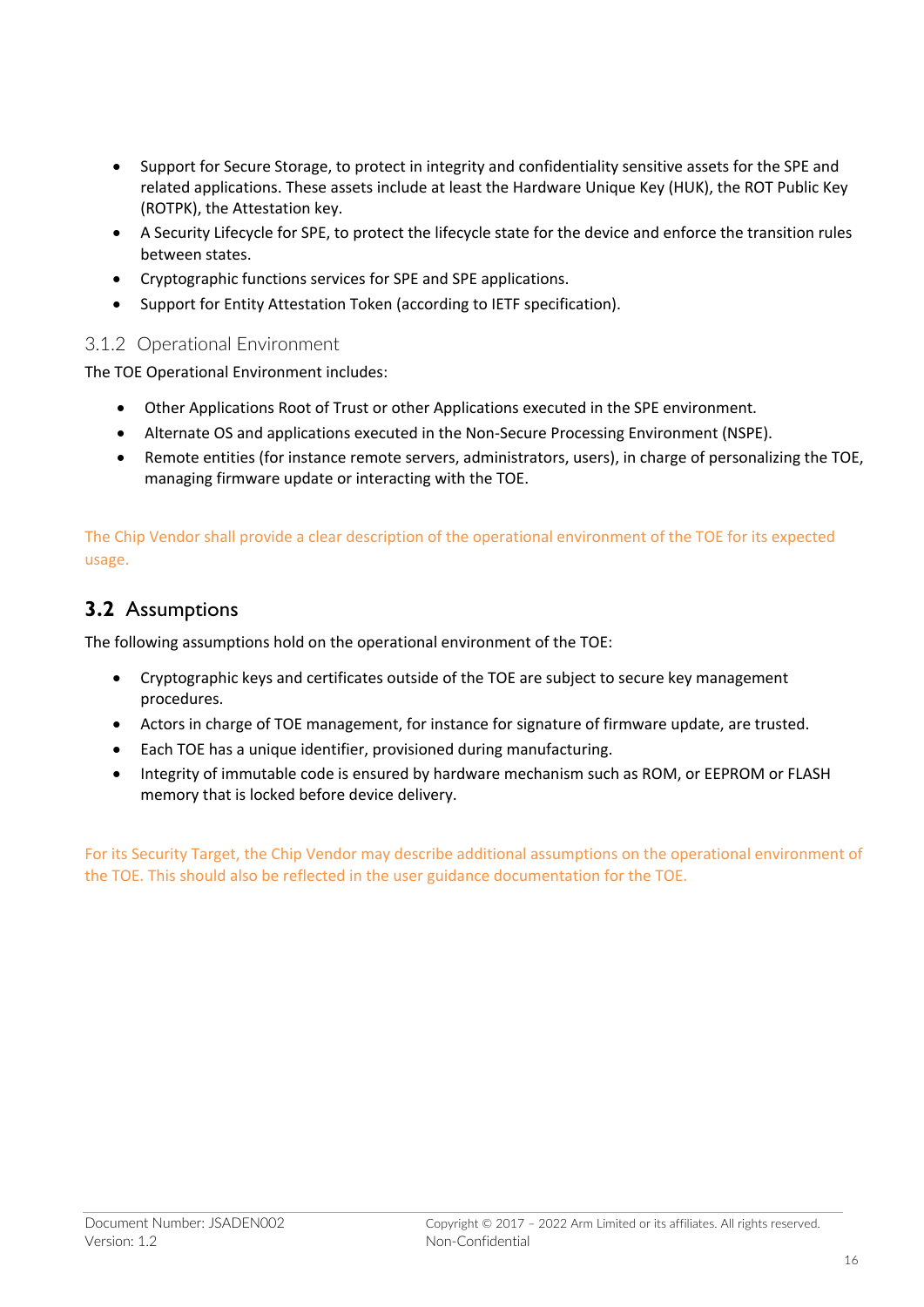# **4 Security Problem Definition**

### **4.1** Assets

The TOE shall protect:

- The integrity of SPE updateable code.
- The integrity and confidentiality of root secrets: Initial Attestation Key (IAK), Hardware Unique Key (HUK) and, if supported, Boot encryption key.
- The integrity of root parameters: Instance ID and Boot validation key (ROTPK).
- The integrity of the lifecycle state

#### **4.2** Threat Agents

The threat agents which may attack the TOE are remote hackers, with access to a remote connection to the TOE.

During the identification phase of the attack, it is assumed that threat agents can have remote and local physical access to the TOE for analysis purposes. By this, attackers could identify vulnerabilities which can be remotely exploited to break any of the security functions of Section 5.

### **4.3** Threats

This section identifies threats on the TOE.

#### 4.3.1 T.ROGUE CODE

An attacker succeeds in loading and executing rogue code on the device in the Secure Processing Environment, and compromises the TOE assets.

#### 4.3.2 T.FIRMWARE\_ABUSE

An attacker exploits a flawed version of the PSA root of trust (including hardware), for instance by sending malformed parameters, and compromises the TOE assets.

#### 4.3.3 T.UPDATE\_ABUSE

An attacker exploits a flaw in the firmware update mechanisms of the TOE, for instance by sending malformed parameters, by altering an authentic firmware update, by installing an old version of the firmware or by bypassing security checks and installs a flawed version of the PSA updateable root of trust.

#### 4.3.4 T.STORAGE

An attacker succeeds in illegally modifying or accessing assets stored on the TOE, for instance by bypassing checks related to TOE lifecycle.

#### 4.3.5 T.DEBUG

An attacker succeeds in accessing TOE debug features and illegally modifies or accesses TOE assets.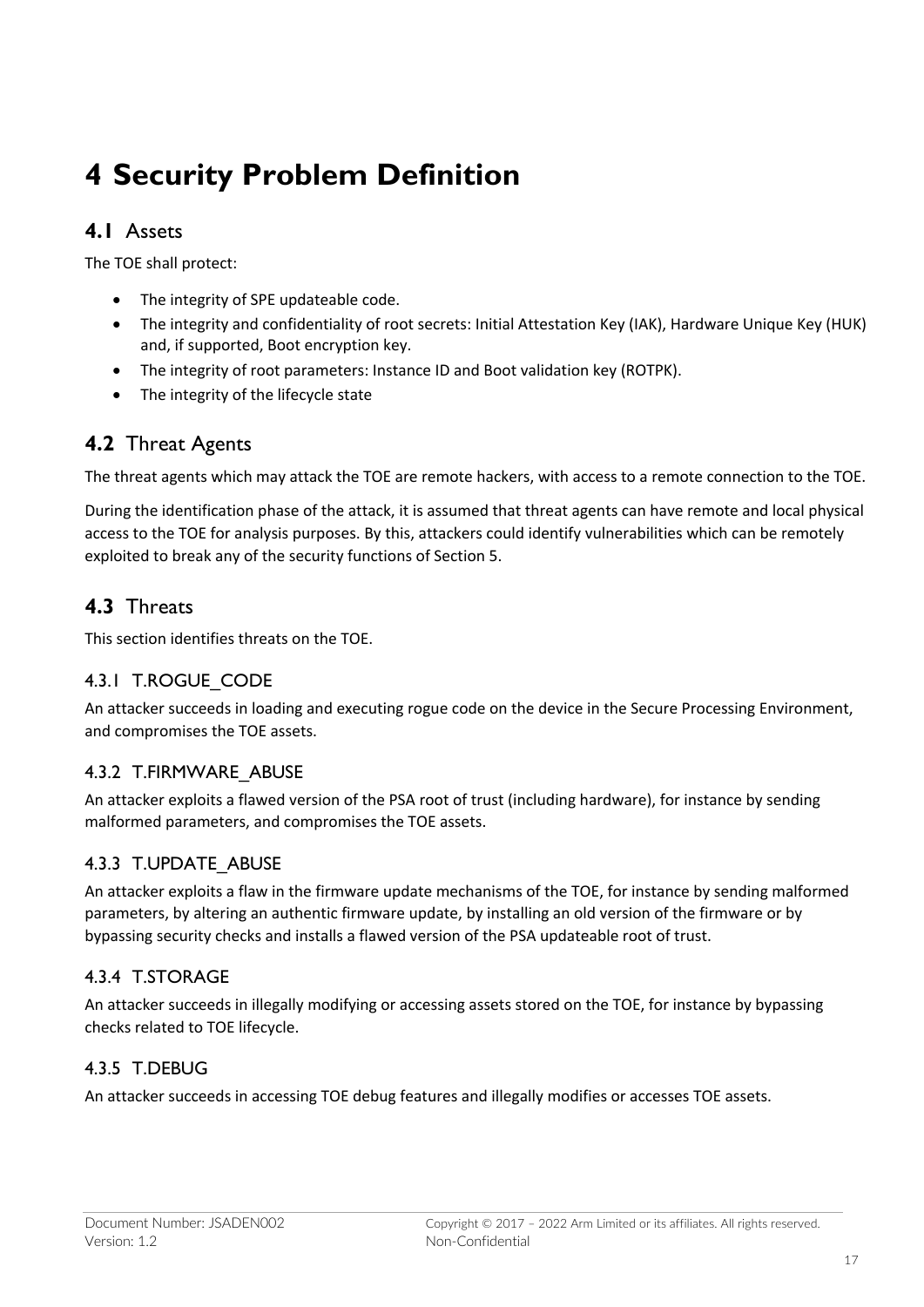#### 4.3.6 T.WEAK\_CRYPTO

An attacker exploits flaws in the use or implementation of cryptographic algorithms in the TOE and illegally modifies or accesses TOE assets.

#### 4.3.7 T.IMPERSONATION

An attacker manages to make remote entities recognize a rogue device under its control as a valid TOE.

#### 4.3.8 T.ILLEGAL\_ACCESS

An attacker manages to access or modify data used by the TOE in system memory or exchanged with any trusted subsystems.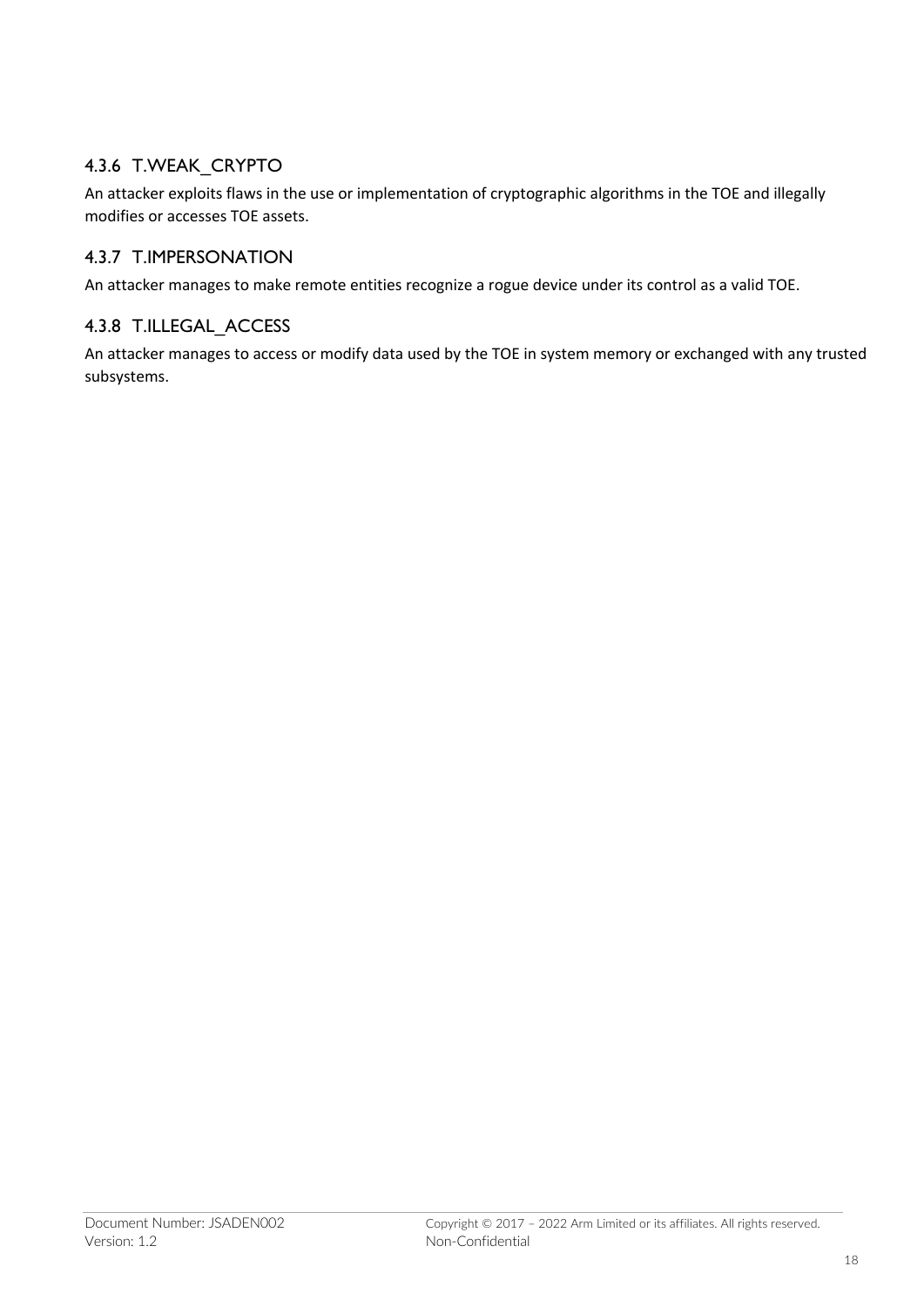# **5 Security Functions**

In order to mitigate the identified threats, the TOE shall support the following security functions.

This part is similar to the Security Functional Requirements (SFR) part of a Common Criteria Protection Profile, although written in an informal style.

For its Security Target, the Chip Vendor shall provide additional information on how each of these security functions are implemented.

### **5.1** F.INITIALIZATION

The TOE is started through a secure initialization process that ensures the authenticity and integrity of the firmware.

This security function mitigates T.ROGUE\_CODE by preventing the installation firmware or piece of firmware code from unknown sources.

## **5.2** F.SOFTWARE\_ISOLATION

The TOE provides isolation between the Non-Secure Processing Environment and the Secure Processing Environment and also between PSA Root of Trust and other executable code (such as Application Root of Trust) of the Secure Processing Environment.

This corresponds to at least isolation level 2, as defined in PSA Firmware Framework [PSA-FF].

This security function mitigates T.ROGUE\_CODE and T.ILLEGAL\_ACCESS by preventing software outside of the TOE from tampering with TOE assets.

When a trusted subsystem is used by the TOE, the Chip Vendor shall describe which mechanism is used to protect in confidentiality and integrity the communication between the SPE and the trusted subsystem. This mechanism will be part of the evaluation.

## **5.3** F.SECURE\_STORAGE

The TOE protects the confidentiality and integrity of assets in secure storage. The secure storage is bound to the platform. Only the TOE can retrieve and modify assets from this secure storage.

This security function mitigates T.STORAGE by preventing direct and unprotected access to assets.

When a trusted subsystem is used for some or all of this function, the Chip Vendor shall describe which set of assets is managed by the trusted subsystem.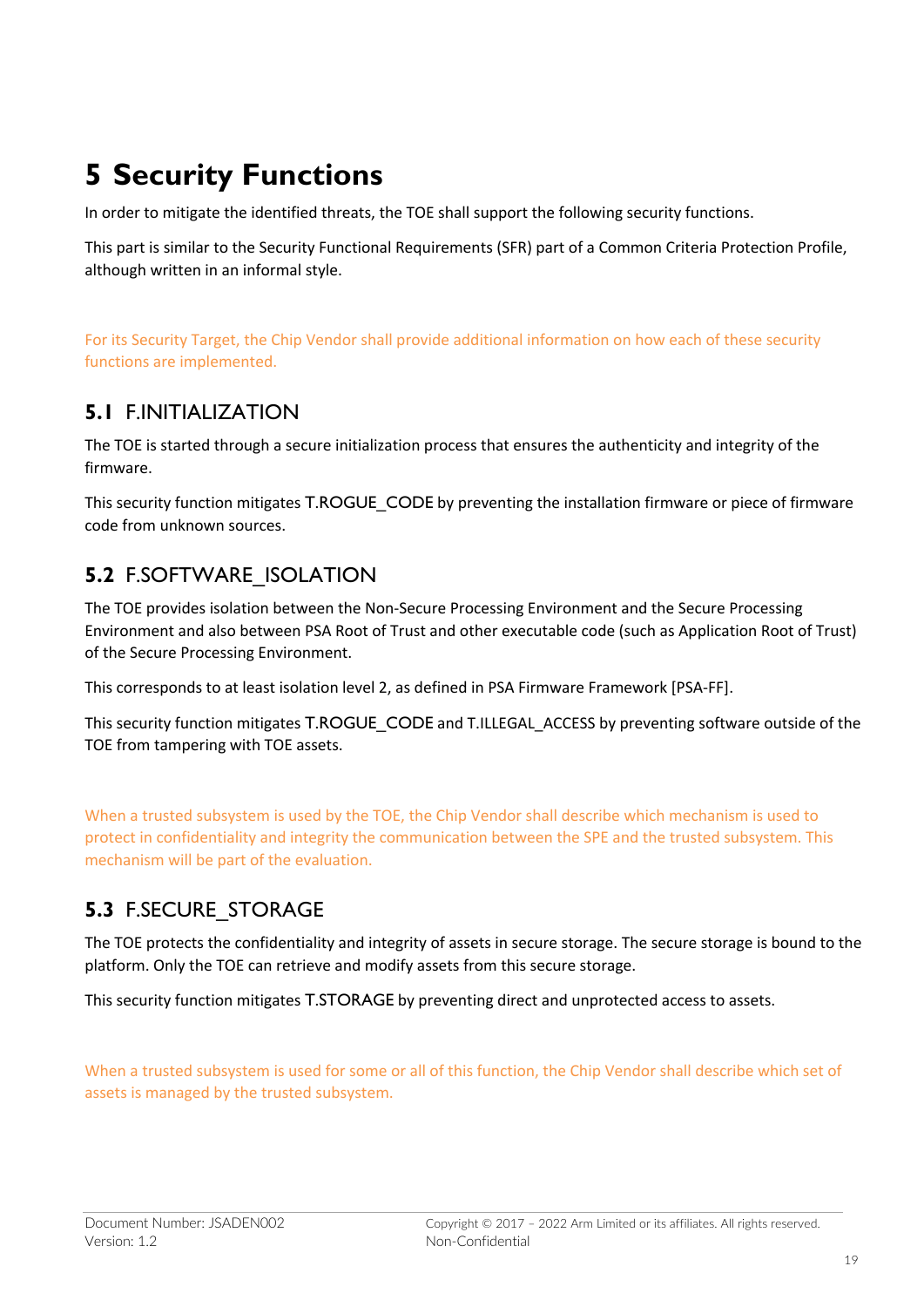## **5.4** F.FIRMWARE\_UPDATE

The TOE verifies the integrity and authenticity of the TOE update prior installation of the update.

The TOE also rejects attempts of firmware downgrade.

This security function mitigates T.UPDATE\_ABUSE by preventing installation of firmware from unknown sources or installation of obsolete firmware.

## **5.5** F.SECURE\_STATE

The TOE ensures the correct operation of its security functions. In particular, the TOE:

- Protects itself against abnormal situations caused by programmer errors or violation of good practices from code executed outside of the TOE, either from SPE or NSPE.
- Controls the access to its services by Applications and checks the validity of parameters of any operation requested from Applications
- Enters a secure state upon platform initialization error (including any trusted subsystems) or software failure detection, without exposure of any sensitive data.

This security function mitigates T.FIRMWARE\_ABUSE and T.ILLEGAL\_ACCESS by preventing exploitation of abnormal situations.

# **5.6** F.CRYPTO

The TOE implements state-of-the-art cryptographic algorithms and key sizes for protection of TOE assets. Recommendations may come from national security agencies (such NIST for U.S., BSI for Germany, CESG for U.K., ANSSI for France) or from academia. Weak cryptographic algorithms or key sizes may be available for specific usages and with specific guidance, but they shall not reduce security of provided state-of-the-art cryptography.

This security function mitigates T.WEAK\_CRYPTO by preventing exploitation of cryptographic weaknesses to target TOE assets.

The Chip Vendor shall provide cryptographic algorithms and key sizes in scope for the evaluation. He may provide additional information on how these security functions are implemented, for instance with support of cryptographic accelerators.

When a trusted subsystem is used for some or all of this function, the Chip Vendor shall describe which set of cryptographic operations is performed by the trusted subsystem.

## **5.7** F.ATTESTATION

The TOE provides an attestation service which reports on the device identity, firmware measurements of the TOE and security lifecycle state of the TOE.

The attestation can be verified by remote entities.

This security function mitigates T.IMPERSONATION by providing a cryptographic proof of identity.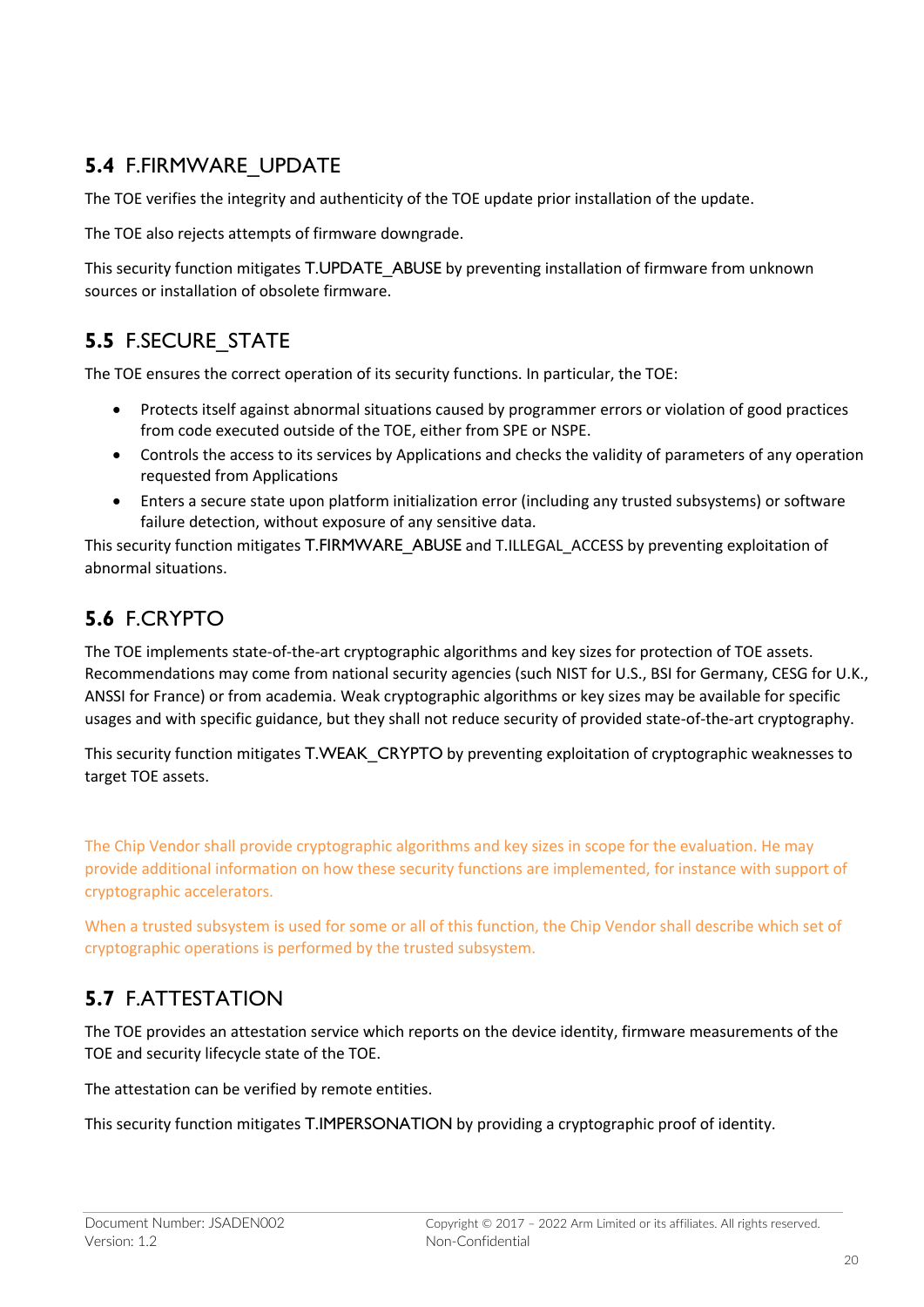The Chip Vendor MAY specify other information to be included or provide a mechanism for application specific information to be include in the device attestation report, such as such as measurements of other components, further information as to the state of the device, and any measurements made by the application as in [PSA-SM].

When a trusted subsystem is used for this function, the Chip Vendor shall describe how attestation is performed and which information is exchanged with trusted subsystem.

## **5.8** F.AUDIT

The TOE maintains log of all significant security events and allows access and analysis of these logs to authorized users only (such as TOE Admin).

This security function mitigates T.ROGUE\_CODE, T.FIRMWARE\_ABUSE, T.UPDATE\_ABUSE, T.STORAGE, T.DEBUG and T.IMPERSONATION.

This security function is optional for resource-constrained devices. The Chip Vendor shall provide a rationale on why it is discarded.

## **5.9** F.DEBUG

The TOE restricts access to debug features by deactivation or access control mechanism with the same level of security assurance as other security functions of this PP.

This security function mitigates T.DEBUG by preventing unauthorized access to debug features.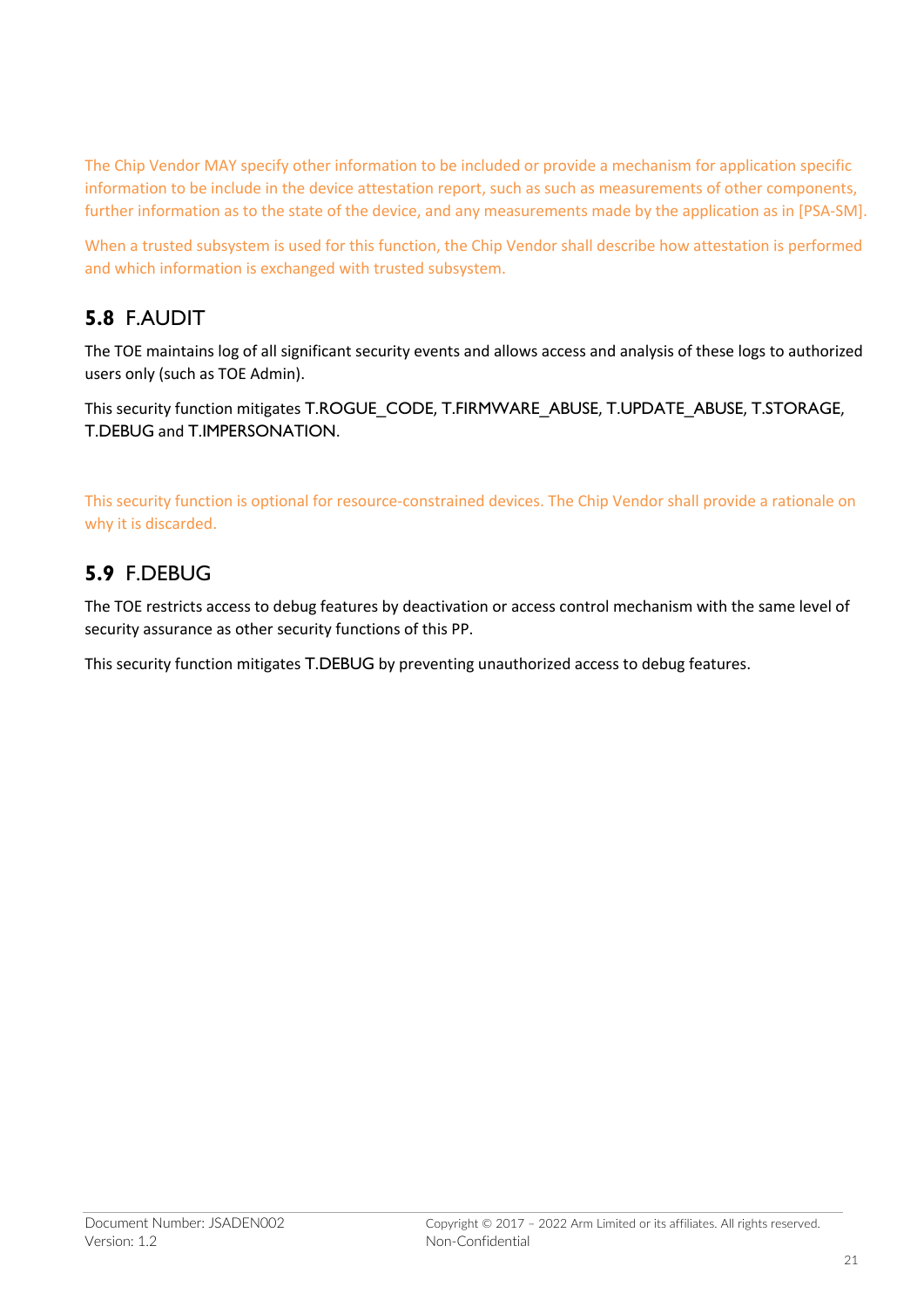# **Appendix A: Developer Evidence**

The Developer (Chip Vendor or the SPE Developer) shall provide the following documentation to the Evaluation Laboratory:

- Security Target based on this Protection Profile.
	- o Developer shall reuse the contents of the PP and fill parts in <orange> in its Security Target.
	- $\circ$  Developer documentation referenced in the Security Target shall also be provided.
- Functional specification and/or Operational guidance, explaining how to use functions and services provided by the TOE and describing all external interfaces or physical input or output of the TOE.
- Installation guidance, explaining how to prepare the TOE for operational phase, including how to personalize device prior use.
- If available, answers to PSA Certified Level 1 Questionnaire [PSA-L1] for the TOE (Chip Vendor Section).
- Test results for PSA Functional Certification or otherwise test results from Developer functional tests of TOE APIs, including TOE setup for these tests.
- Vendor user guidance for any Trusted Subsystems used.
- If available, evidence of a security certification for any Trusted Subsystems used.

Additionally, the Developer shall provide:

- The TOE, in its manufactured and finalized state. In this state, it shall only permit configuration operations that support the required use cases and accesses to the security functions. The TOE debugging and testing features are disabled and secure boot is mandatory. The TOE may be updated if it has not been designed to be immutable.
- The source code for the components in scope of the TOE (see Section 3.1, hardware design is not required). This shall include drivers for Trusted Subsystems if used.
- The functional testing environment for TOE APIs.
- The TOE test equipment if they are specific or dedicated.